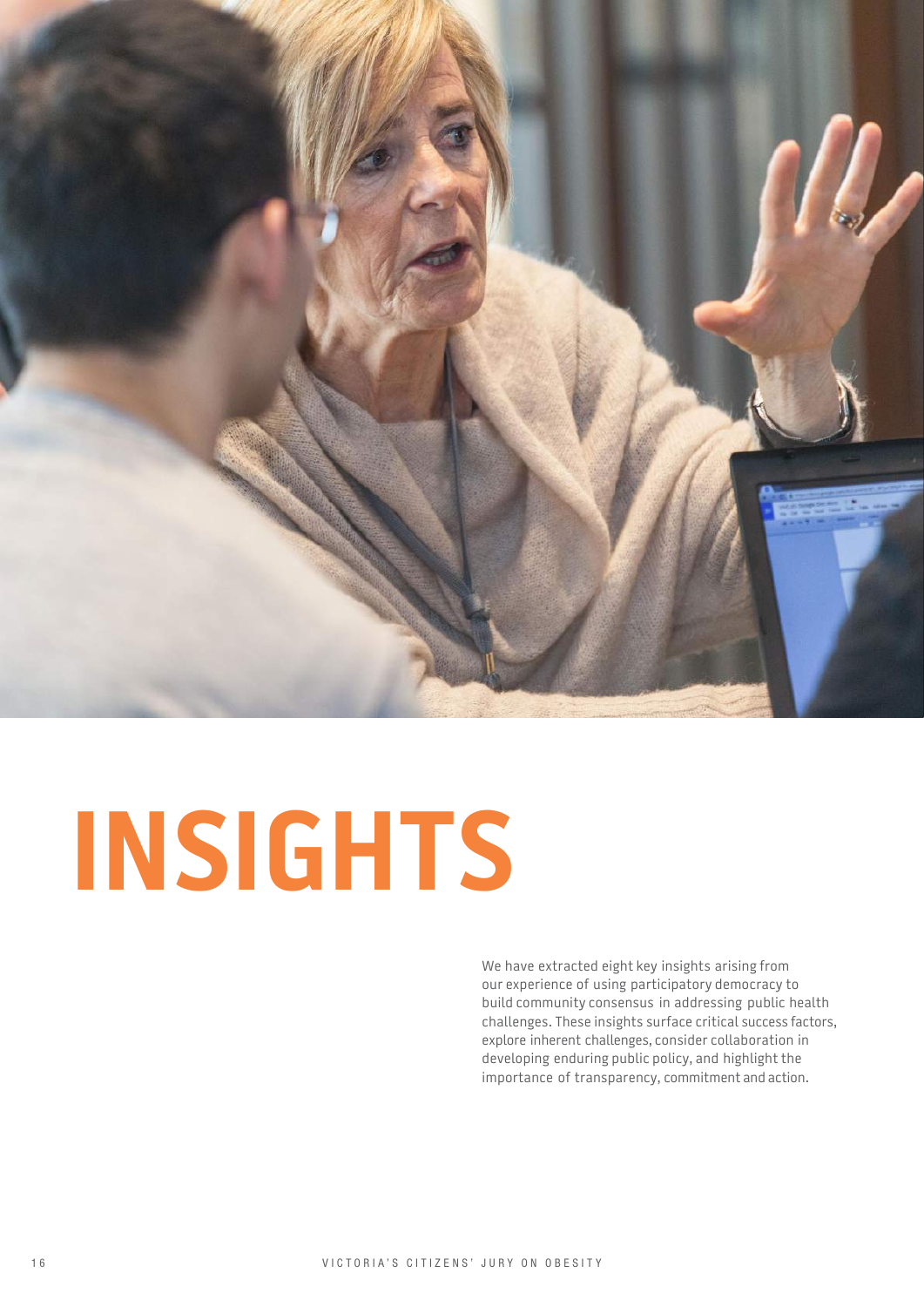## INSIGHT 1: THE FOCUS ON FOOD AND OBESITY STRONGLY RESONATED WITH THE JURY

The importance of obesity as a significant public health issue was evident by the manner in which the jury seriously and deeply considered the evidence before them. People spoke of their personal connection to the issue. Obesity is a visible problem, so there was no need to convince them that it needed to be addressed.

Public perception undoubtedly influenced how newDemocracy Foundation designed the recruitment process because we relied on community members selecting to opt in to be involved. This was factored into the recruitment design to ensure that the group coming together represented the diversity of views within the broader community. It was also factored into facilitation design, to enable jurors to comprehensively explore the diverse perspectives associated with causes of obesity, where responsibility lies and what needs to be done.

## **"… Felt that the issue of obesity was an important one that warrants greater attention"**

–Steering Group member

The framing of the question proved to be critical, particularly with regards to informing the jury deliberations with clear parameters. Expressing the problem in lay terms aided clarity and kept the jury's deliberations focused.

The focus on food (rather than physical activity, for example) as a component of the obesity issue was a deliberate decision – everyone has a relationship with food. People were able to contextualise both the topic and the evidence. They did so by applying and exploring the differing perspectives to their dayto-day lived experiences.

## 90%

**90% of jurors perceived VicHealth's role and influence in relation to action on obesity as very or somewhat effective.**

–Extract from the jury evaluation



**More than half (57%) of jurors indicated they were very likely to take personal action to address obesity as a result of being involved in the jury process.**

–Extract from the jury evaluation



**A further 40% indicated they would possibly take action. Examples of actions include changing personal or family behaviour, discussing/ informing people of the issue and advocacy activities.**

–Extract from the jury evaluation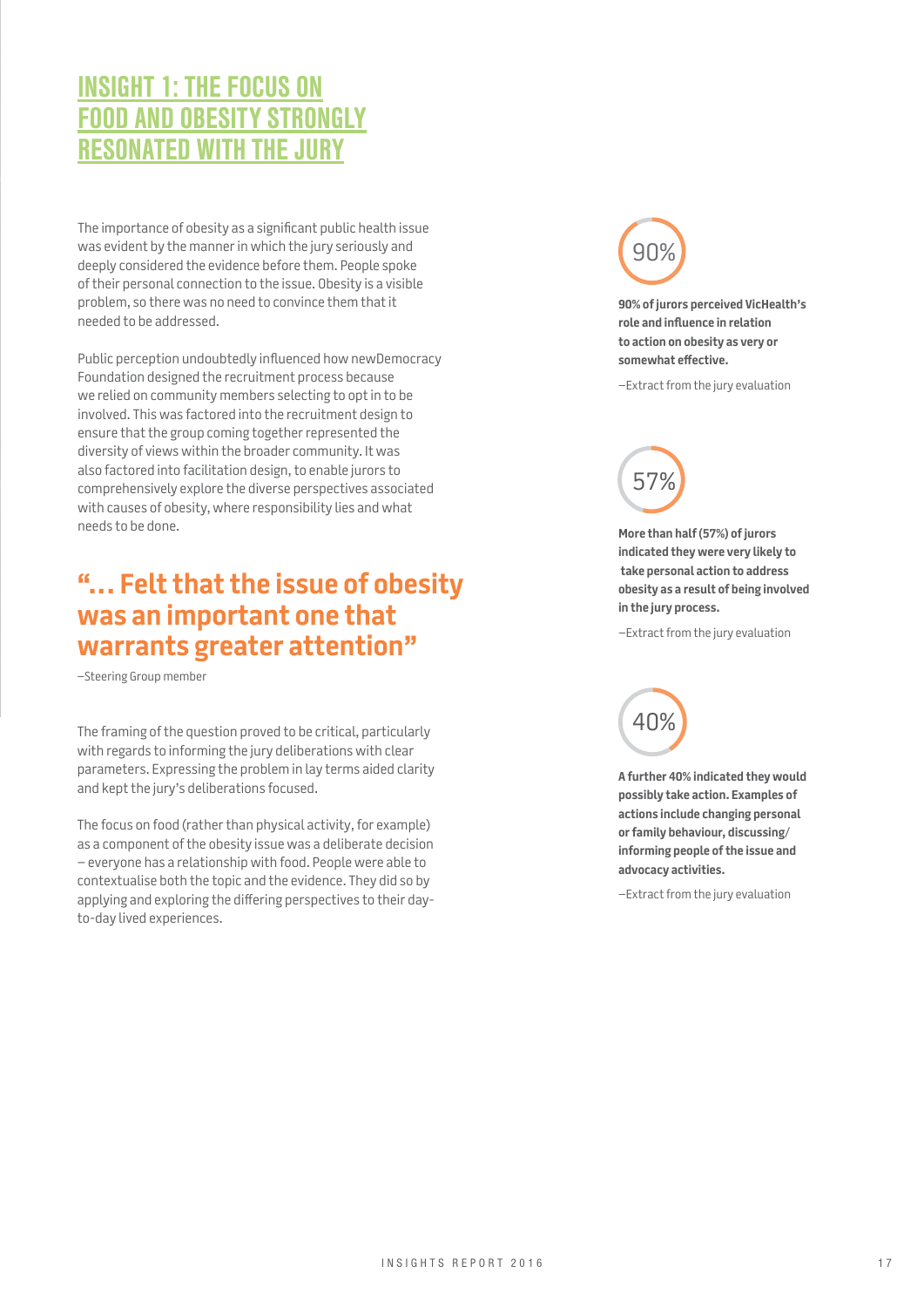## INSIGHT 2: INDEPENDENT ORGANISATIONS HAVE A UNIQUE ROLE IN CATALYSING CIVIC PARTICIPATION

Governments are facing issues with community engagement, such as perceived consultation fatigue among stakeholders and the community, and cynicism that governments only seek input using a consultation process after they have already determined the action they intend to take. Traditional approaches enforce a view that community engagement is an adjunct to 'real' policy making in the legislature, which is subject to political cycles (Rose 2010).

If policy discussions are government-led, then typically we can expect responses to focus on government action. Complex and high-impact issues such as obesity need clear community consensus on the types of action required across sectors and actors – public, corporate and civil society.

Barriers to community engagement are also present in business. The increasing importance of free market economics in public policy, combined with perceptions of self-interest of companies, presents challenges for corporate social responsibility. With this citizens' jury, the independent and apolitical voice offered by VicHealth as a statutory authority was an essential element in being able to indicate a neutral conversation.

Disagreement among various groups on objectives and what actions are needed is common. However, this deliberation process allowed everyone to have their view heard. We were able to bring together all those perspectives.

A final point to make relates to devolution of power. Rather than focusing on who owns the issue or is responsible, this process put those who are impacted in the driving seat.

The result was a community-driven blueprint for action on obesity.

**"VicHealth's leadership in bringing together key represenatives from both the private and public sectors to form the Steering Committee, which in turn oversaw a thorough community engagement process, ensured a diverse and robust conversation was held by citizens representing the community."**

–Steering Group member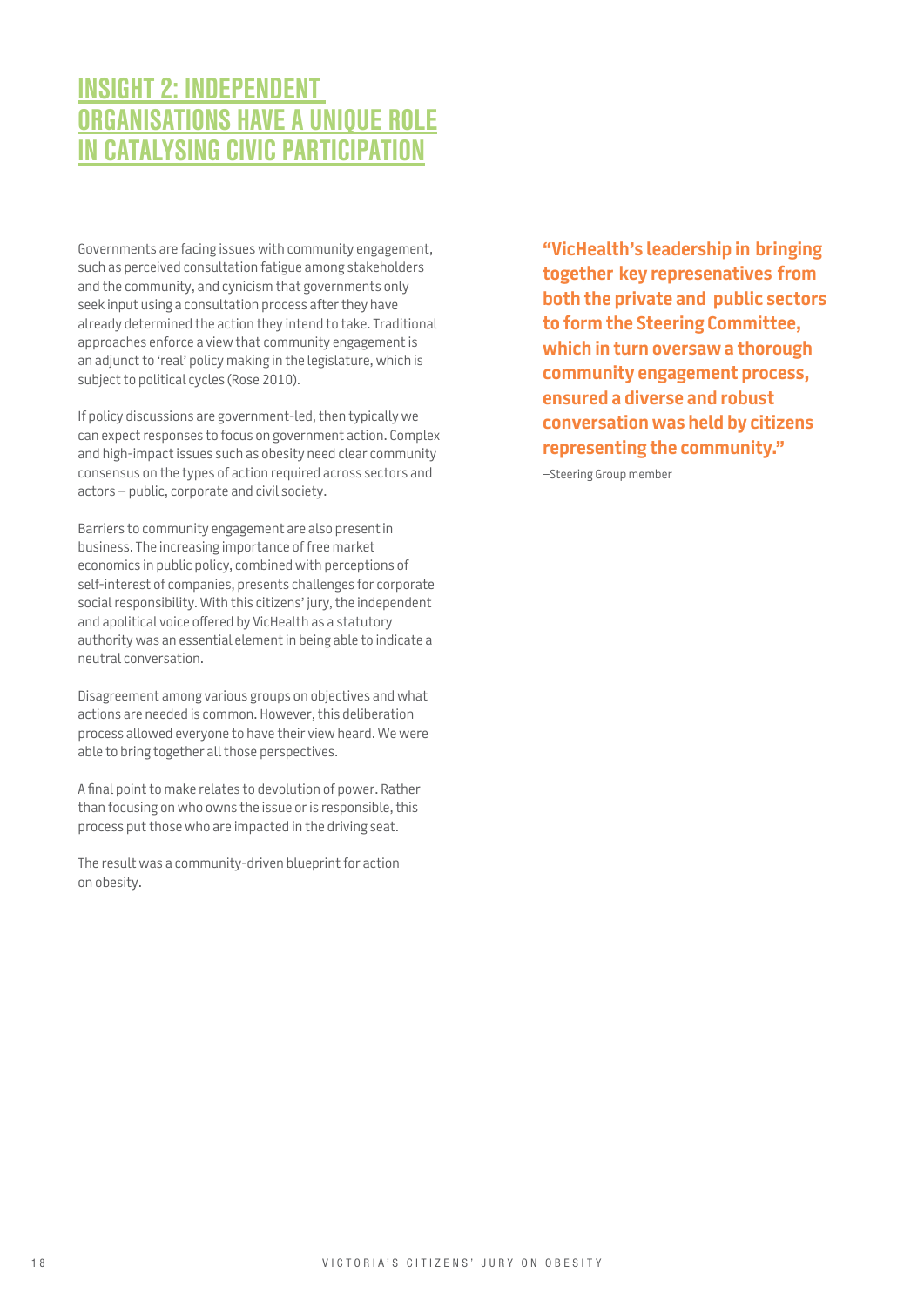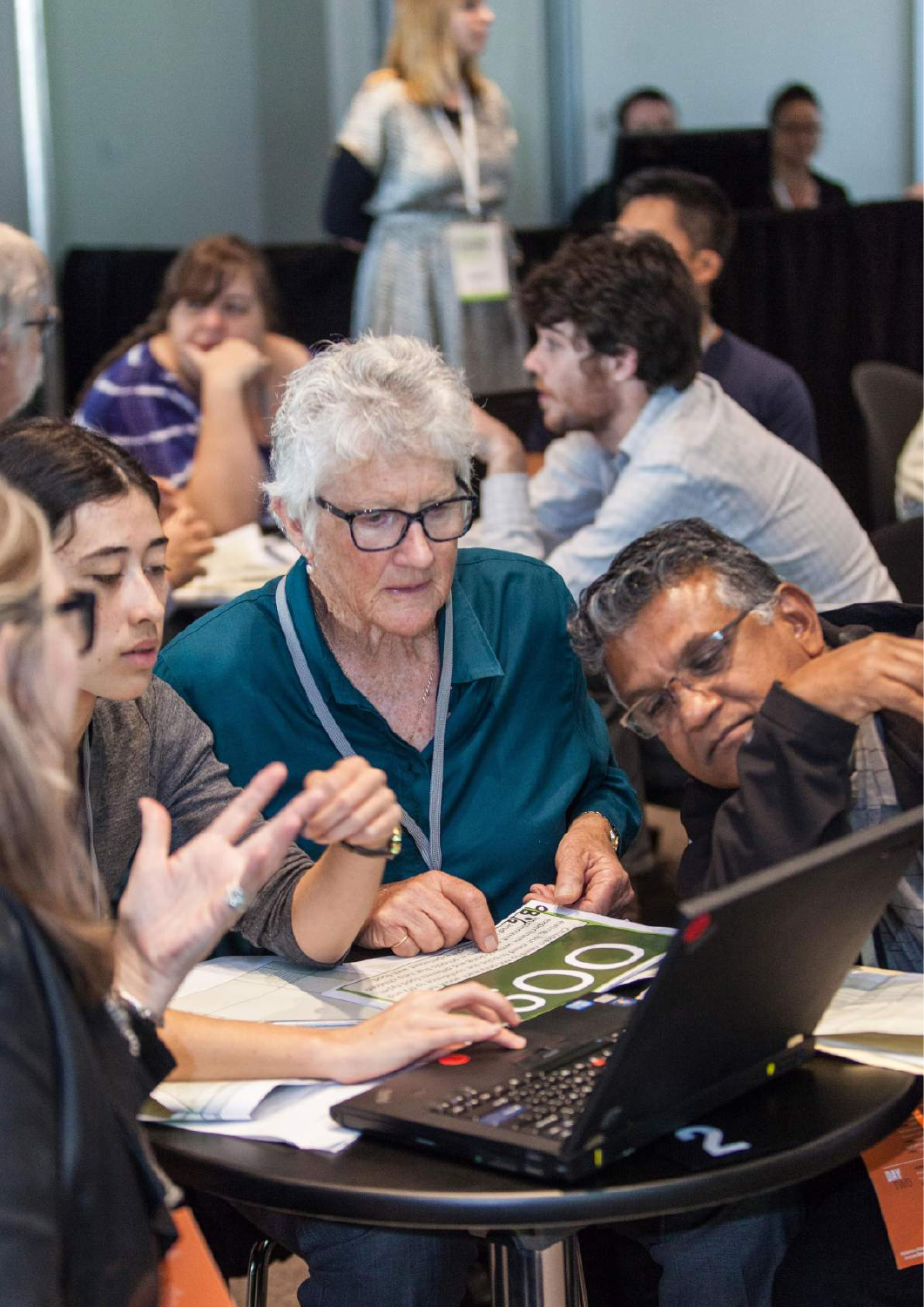## INSIGHT 3: CREDIBILITY, TRANSPARENCY AND PERMISSION ARE THE ESSENTIAL PRINCIPLES FOR A CITIZENS' JURY PROCESS

To create the necessary conditions for authentic collaboration, the principles of credibility, transparency and permission must be the foundations of process design, stakeholder engagement and consensus building. They are instrumental at each decision-making stage throughout development and implementation.

These principles significantly impact the experience and engagement of all involved in a citizens' jury:

**Almost two-thirds of participants reported that if they heard a citizens' jury process was commissioned by another government department, that they would very much trust what it said. Only 3% indicated they would not trust what it said.**

–Extract from the jury evaluation



- Provides an authorising environment within which to consider the issue.
- Asserts that citizens are genuinely in the driver's seat.



- Enables input into process design.
- Ensures that a balanced range of perspectives are made available to the jury.



• Emphasises that the jury is representative.

• Ensures that the process and evidence are seen to not be biased.

• Ensures that the process and evidence are seen to

• Validates that the position the jury arrives at will be seriously

not be biased.

considered.

- Ensures that the jury is not being unduly influenced.
- Builds public confidence in both the process and the jury's asks.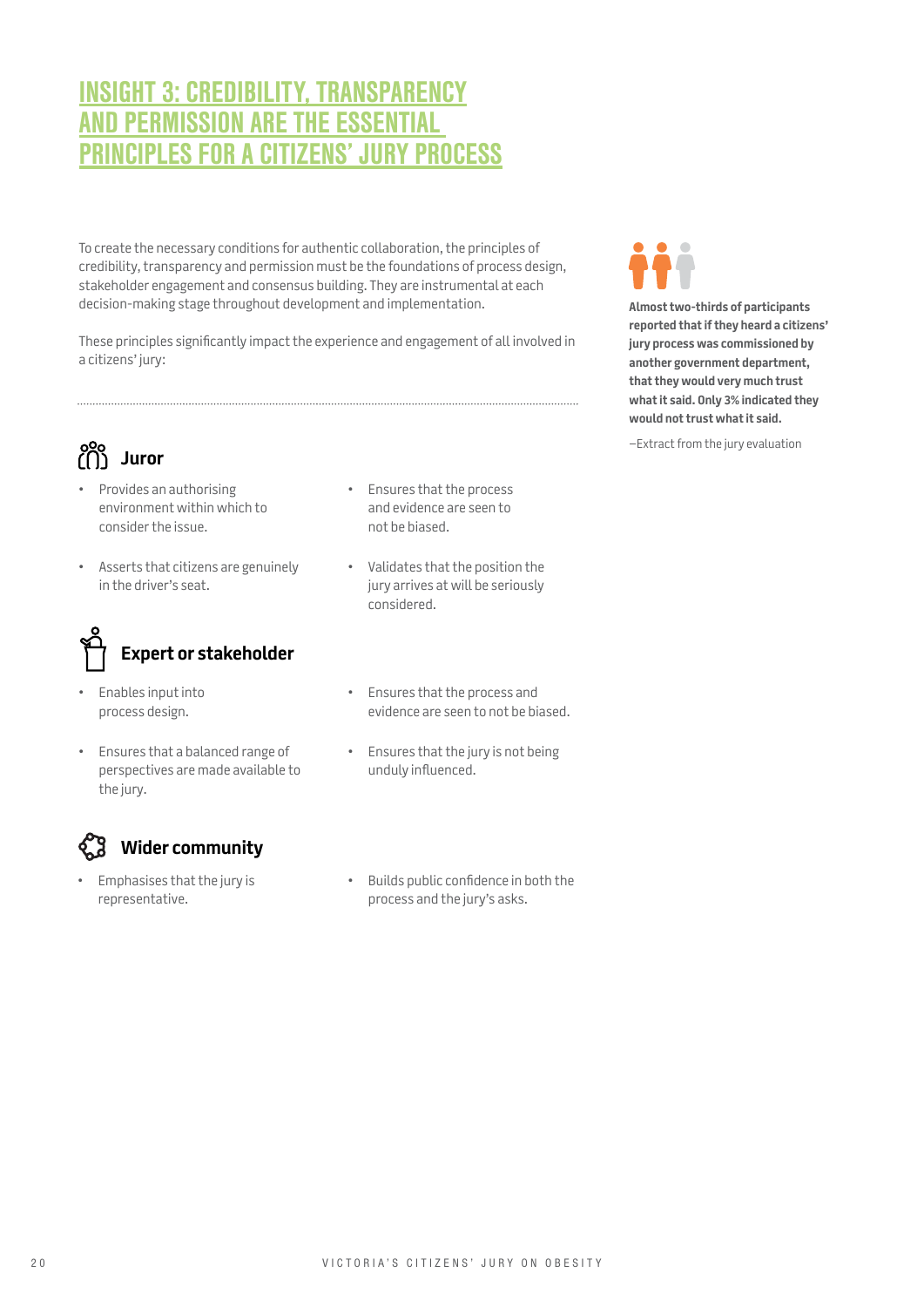## INSIGHT 4: CRITICAL SUCCESS FACTOR: NO CENSORSHIP

The fundamental proposition of a citizens' jury is that, when given a clear remit, adequate time and unfettered access to information, a group of representative citizens are capable of arriving at a sensible position that broadly reflects the views of the wider population. Neutrality of information is critical to success. This means representing fairly, proportionately and, as far as possible, without editorial bias all of the significant views within the community and among stakeholders. Evidence is only withdrawn when content is reasonably and independently seen as slanderous, vicious and capable of causing direct harm. In those instances, the specific phrases were redacted.

As Victoria's public health statutory authority, VicHealth provided the jury with a transparent, accessible and evidence-based overview of obesity and food in Victoria as a starting point. We also provided our own separate evidencebased submission on what we believe needs to be done to make it easier for all Victorians to eat better.

The newDemocracy Foundation managed all submissions of evidence so that it was well understood that VicHealth and Steering Group members were not biasing or compromising the information provided. To enhance credibility in the process design, observer access was granted to all members of the Steering Group for the online and face-toface forums. To further ensure transparency, all submissions of evidence were made publicly available.

Jurors' comments about whether they would

**"If [the citizens' jury] was in line with this one, I know it's carefully considered and a particular line wasn't pushed."** –Juror

**"It would depend on the issue"** –Juror

**"People power"** –Juror

**"I know what we have been through so I know [the citizens' jury] would be representative and impartial."**

–Juror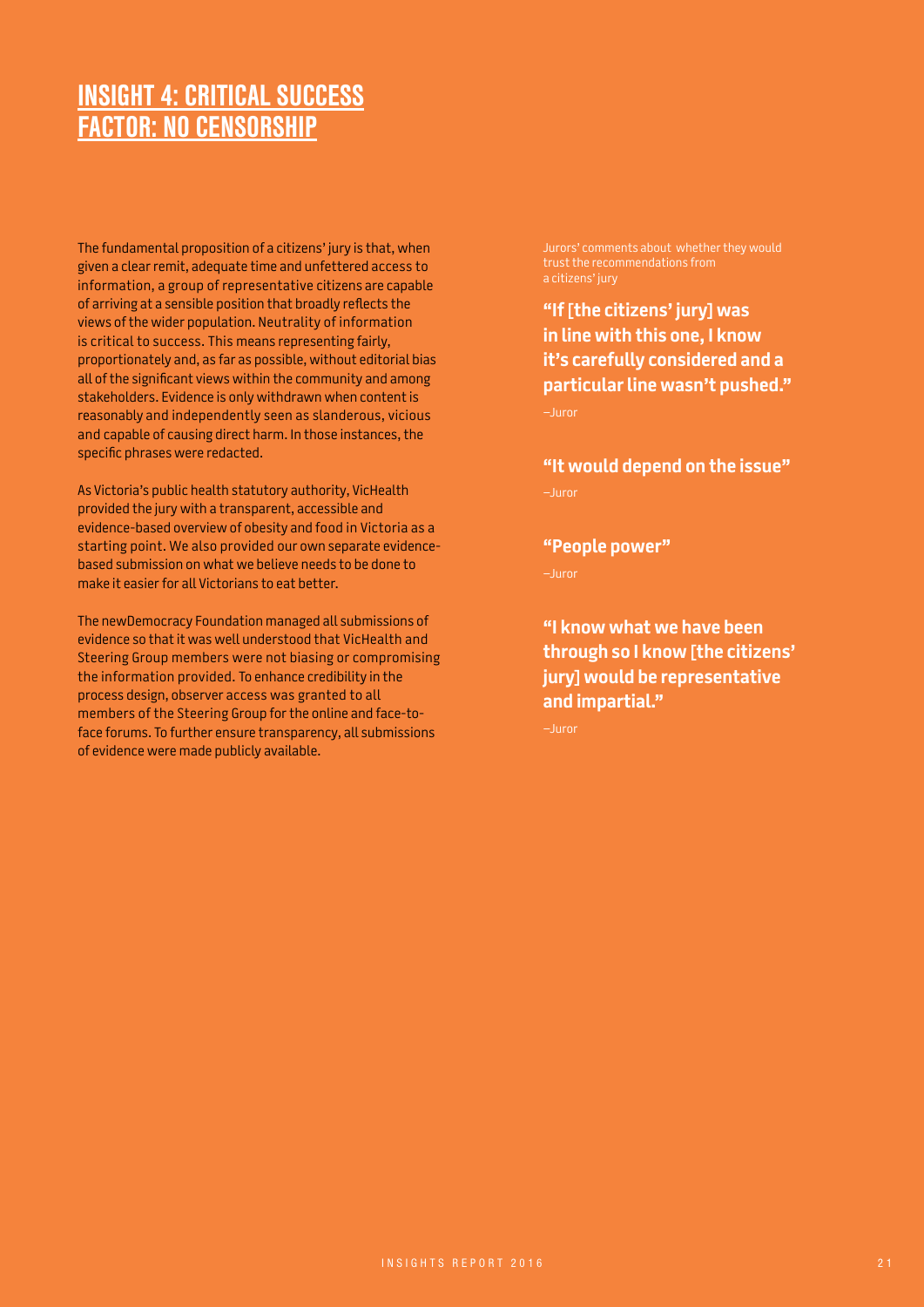## INSIGHT 5: CITIZENS' JURIES HARNESS THE POWER OF COLLECTIVE INTELLIGENCE TO PRODUCE CREDIBLE RECOMMENDATIONS

One of the common criticisms of the citizens' jury was that we already know what needs to be done to address the obesity epidemic; we just need to listen to the experts and to do what they say.

This was not an exercise that expressly aimed to find new ideas or solutions, but was about providing a new process to enable community to build consensus on action needed, in order to collaboratively build a more cohesive environment for action by government, industry and civil society.

This process has validated that it is possible for a descriptively representative group of everyday citizens to come up with sensible solutions, not by having to be or become experts in obesity, but by relying on collaboration and the collective efforts of many individuals.

Technology played a key part in collaboration: facilitators used email, news groups, chat rooms, blogs, wikis and podcasts to facilitate interactions and share information. In this way, jurors could deeply and intelligently become familiar with a lot of information in preparation for the faceto-face deliberation.

Given the prominent role of technology within this process, it is important to note that the jury's evaluation survey indicated a need to improve useability and accessibility of the online platform. A number of respondents suggested that an initial face-to-face gathering would have been useful, and nearly three-quarters of the jury reported being very satisfied with the two-day face-to-face gathering at the end.

While the online component assisted the jury to digest and deliberate the submissions, the face-to-face gathering was instrumental in the jury's arrival at supermajority consensus on a broad range of asks.

METHODOLOGY AND FACILITATION

**"The actual discussion face-to-face that brought practical real life examples of issues that I had only read about."**

**"Greater understanding of public misconceptions around health/obesity."**

**"Being able to reality test 'asks', hearing nominated speakers, having a wide range of jury voices."**

**"I found the actual deliberation/discussion making process very interesting and enjoyable. I was quite surprised how easy the writing process turned out to be."**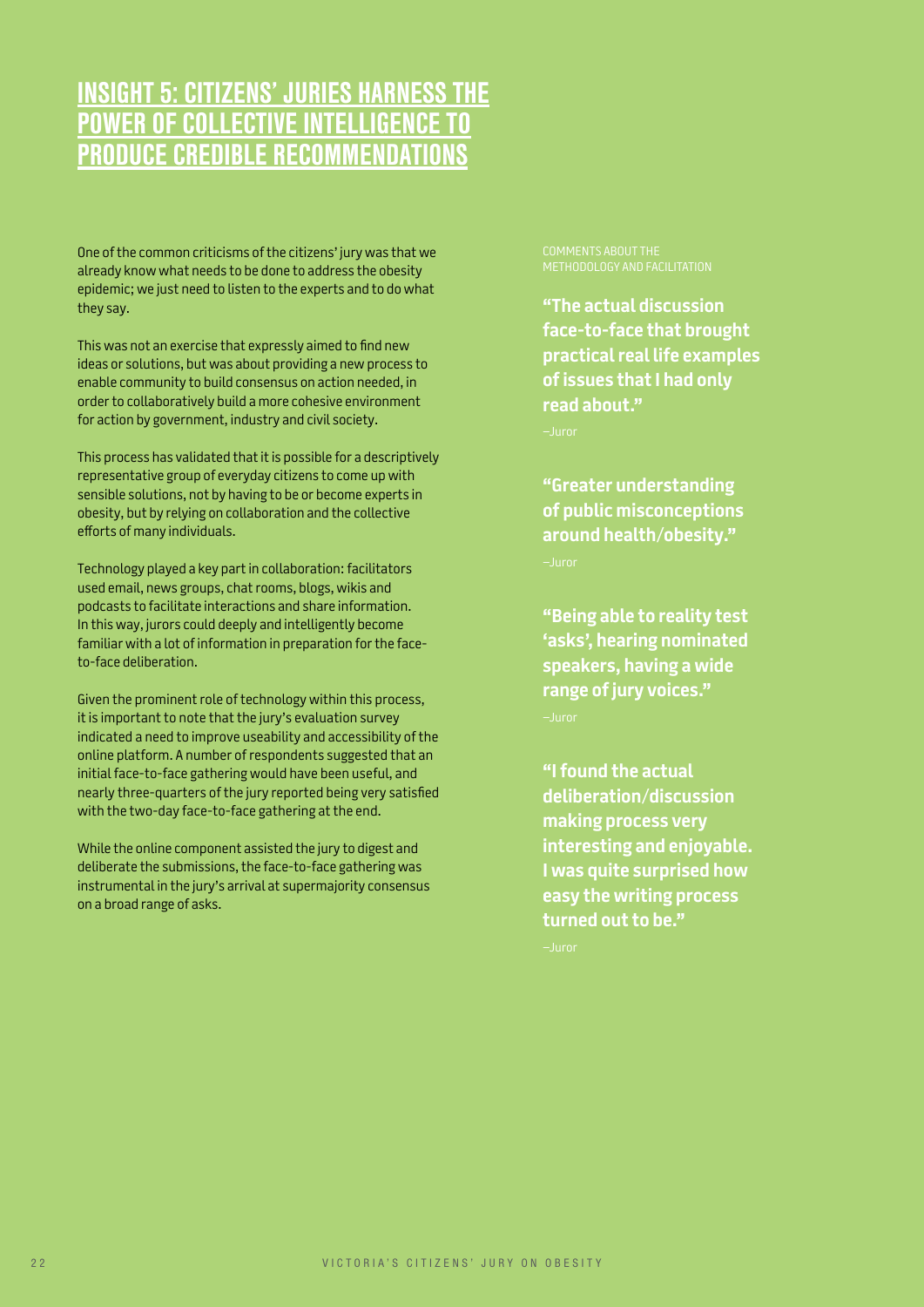## INSIGHT 6: CONCRETE AND TIMELY ACTION IS ESSENTIAL

Our process placed a strong emphasis on creating the authorising environment for citizens to form a jury. Equally, commissioning bodies should address how to ensure public accountability for action.

To validate the jury's effort, we need to demonstrate the impact of their deliberations. Within a policy context, this presents challenges as policy development inherently takes a longer term view and, often, considerable time. The jury's asks are likely to influence policy in the long term, but more immediate actions and commitments are necessary to demonstrate that government, industry and community stakeholders take the public's views seriously. This is particularly important given that a key driver of citizen participation was that citizens would be influencing action on obesity.

An empowered citizens' jury will anticipate that all recommendations put forward will be acted upon. It is important to highlight that not all asks will be taken up, but that there should be a commitment to respond to each of the asks directly.

Some members of the jury had an expectation that the Steering Group would respond more directly to the asks with new commitments to action. The Steering Group concept was established to support the engagement of stakeholders. Due to the diversity of organisations and their different views on the solutions required to deal with overweight and obesity, opportunity to achieve consensus on each ask was limited. As a result, the Steering Group's responses to the asks were individualised based on what each organisation was prepared to communicate externally at that time, and the context of current policy discussions.

The jury has no formal powers, which reinforces the need for the commissioning body or group to demonstrate progress and ongoing action.

STAKEHOLDER COMMENTS

**"Might use to back up some of the work we are already doing."**

– about the jury's report

**"Refer to it occasionally and if relevant, particularly in reference to our organisation's submission and the support the jury showed for it."**

– about the jury's report

**"I think the proof is in the pudding, we'll see what actually changes in funding, policy and programs. especially around prevention prioritisation"**

– about the Steering Group response

**50% of stakeholders surveyed said that they would use the jury's report in their work**

– Extract from the jury evaluation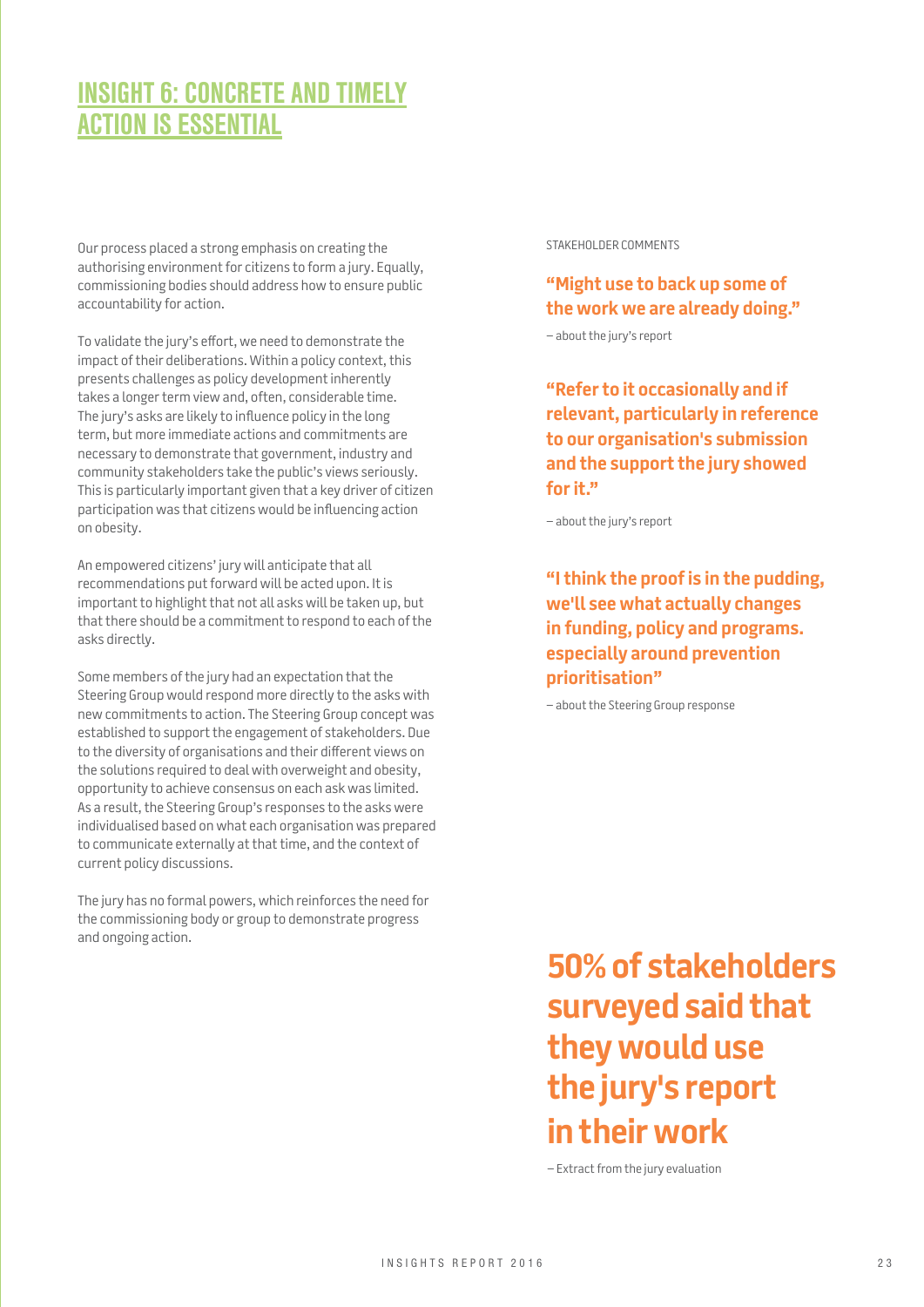## INSIGHT 7: CITIZENS' JURIES PROMOTE COMMUNITY COLLABORATION. GETTING TO COMMUNITY EMPOWERMENT WOULD REQUIRE ADDITIONAL SOCIAL MOVEMENT STRATEGIES

Participatory democracy aims to do more than inform, consult or involve the community in public policy. Citizens' juries and similar models can enable governments and policymakers to genuinely collaborate with citizens, particularly in complex public policy issues such as obesity, where often a range of possible factors, levers and stakeholders need to be considered. Collaboration enables stakeholders to work together with community to formulate solutions and recommendations into the decision-making process.

In developing the remit and authorising environment for Victoria's Citizens' Jury on Obesity, we were faced with two key questions: who is responsible for the issue, and who is responsible for action? Recognising the complexities associated with obesity, VicHealth established a representative Steering Group as a stakeholder engagement strategy, and to respond directly to the jury's asks. We deliberately chose the language of an ask as opposed to a recommendation, in recognition that neither the jury, VicHealth nor the Steering Group were positioned to implement the jury's findings in a straightforward manner. Our emphasis was on a collaborative process that enabled consensus among the jurors, and elicited their view on the actions needed across government, industry and civil society.

To extend the jury's influence, it may be possible to strengthen the jury asks through specific social movement-building strategies such as amplification via media channels or an extension of the jury's remit to include specific advocacy actions or activities. This would shift the overall purpose of the process from community collaboration to community empowerment.

**"The concept has high potential. Response to the suggestions made by the jury could be significantly strengthened."**

–Stakeholder

**"Great initiative to watch in terms of process and engage community voice. Will be interesting to see an evaluation of process and outcomes in 12 months' time."**

–Stakeholder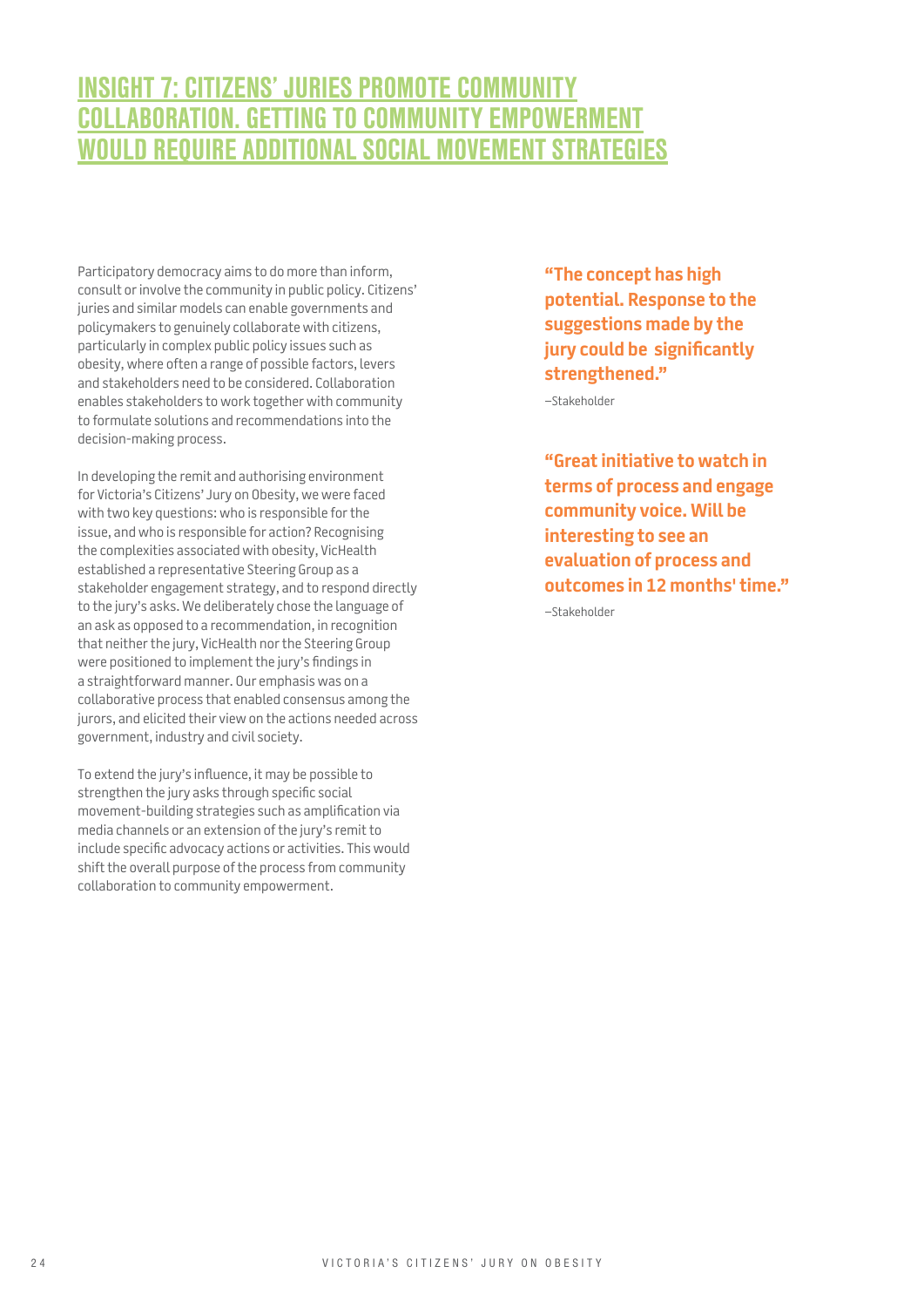## **IAP2 Public Participation Spectrum**

Developed by the International Association for Public Participation

|                    | <b>PUBLIC PARTICIPATION GOAL</b>                                                                                                                                  | <b>PROMISE TO THE PUBLIC</b>                                                                                                                                                                                       |
|--------------------|-------------------------------------------------------------------------------------------------------------------------------------------------------------------|--------------------------------------------------------------------------------------------------------------------------------------------------------------------------------------------------------------------|
| <b>INFORM</b>      | To provide the public with balanced and<br>objective information to assist them in<br>understanding the problem, alternatives,<br>opportunities and/or solutions. | We will keep you informed.                                                                                                                                                                                         |
| <b>CONSULT</b>     | To obtain public feedback on analysis,<br>alternatives and/or decisions.                                                                                          | We will keep you informed, listen toand<br>acknowledge concerns and<br>aspirations, and provide feedback<br>on how public input influenced the<br>decision. We will seek your feedback on<br>drafts and proposals. |
| <b>INVOLVE</b>     | To work directly with the public<br>throughout the process to ensure<br>that public concerns and aspirations are<br>consistently understood andconsidered.        | We will work with you to<br>ensure that your concerns<br>and aspirations are directly reflected<br>in the alternatives developed and<br>provide feedback on how public input<br>influenced the decision.           |
| <b>COLLABORATE</b> | To partner with the public in each<br>aspect of the decision including<br>the development of alternatives and the<br>identification of the preferred solution.    | We will work together with you to<br>formulate solutions and incorporate your<br>advice and recommendations into the<br>decisions to the maximum extent<br>possible.                                               |
| EMPOWER            | To place final decision making in the<br>hands of the public.                                                                                                     | We will implement what you decide.                                                                                                                                                                                 |

 $\sum$ 

 $\Delta$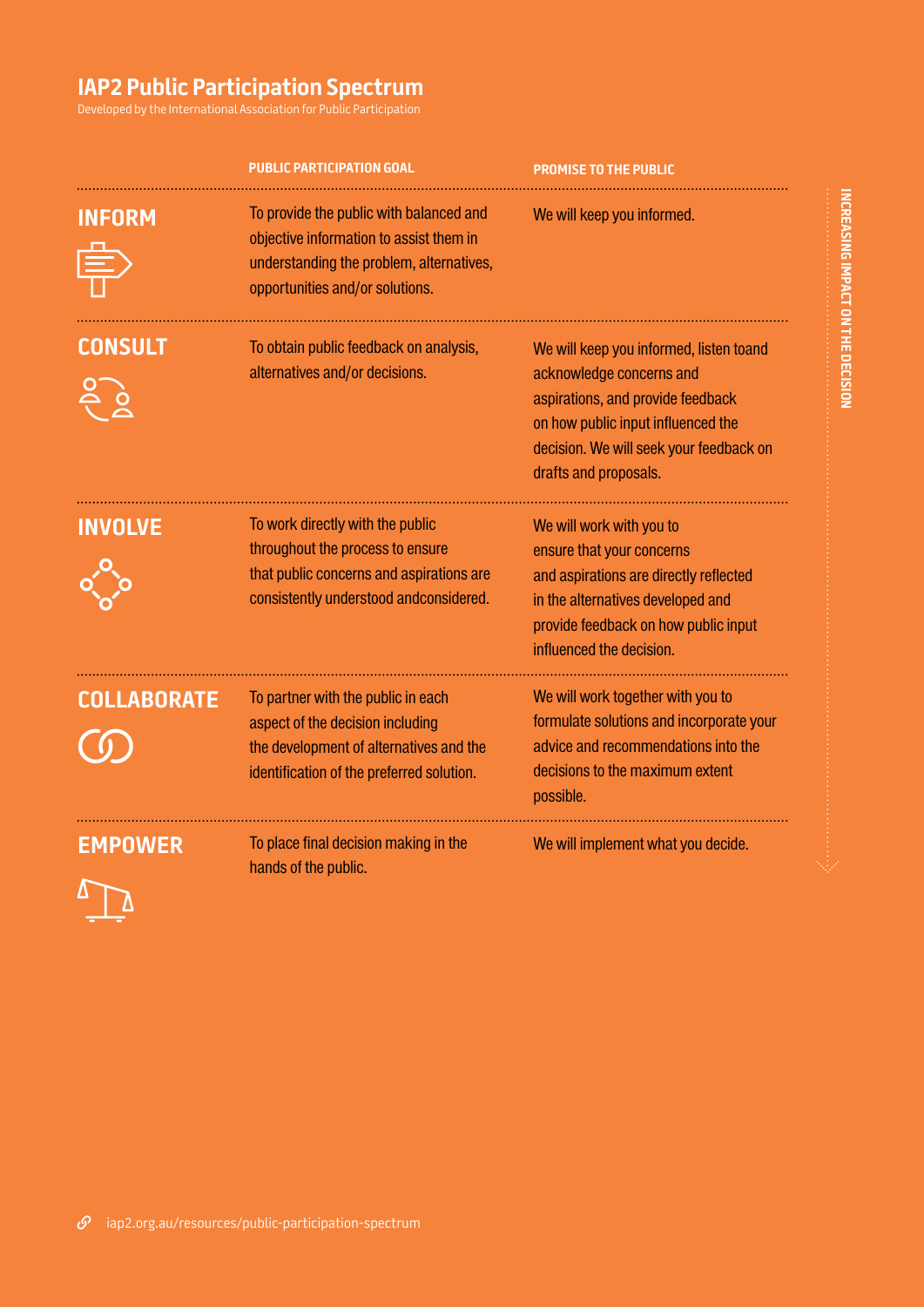## **FUTURE CONSIDERATIONS**

## **Citizens' juries build awareness, knowledge and consensus.**

Feedback from jurors highlights the power of a citizens' jury process to actively engage people in collaborative decision making and promote consensus building. Our evaluation survey has highlighted increased awareness and knowledge among the jury on both the issue of obesity as well as ways we can make it easier to eat better.

#### **EXTRACT FROM THE JURY EVALUATION**

More than one-third of jurors reported their level of understanding of the issue of obesity had changed a lot.

Just over half indicated their level of understanding had change moderately or somewhat.

REFLECTING ON THE VALUE OF THE CITIZENS' JURY

**"Pleasantly surprised that most of the asks were sensible based on existing evidence."**

— Steering Group member

**"Overweight and obesity has been a major issue in public health policy for a number of years with little progress being made. … many of the familiar positions and arguments [were] suggested, promoted, pursued again. … We were hopeful that a new paradigm in tackling obesity might emerge, but it does not seem that this is the case."**

— Steering Group member

**"As a major stakeholder in the public policy obesity debate we felt it valuable to the process to participate.**

–Steering Group member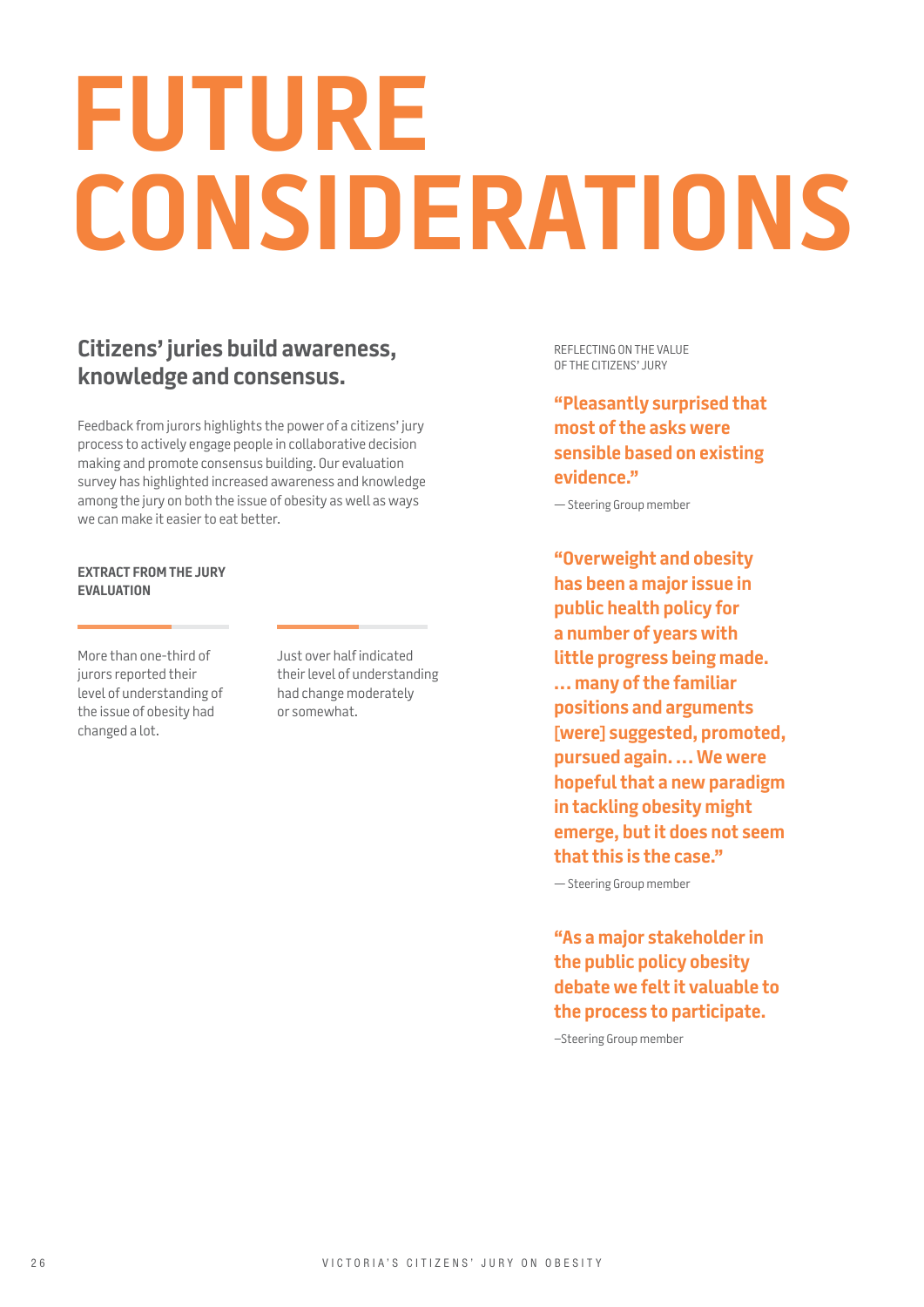## **Evolving social technologies will continue to enrich civic participation**

A key challenge facing participatory democracy will be the development of more sophisticated social technologies that support civic participation and address current useability and accessibility issues. Further investment will enhance viability of these models by lowering costs and reducing the extent to which physical location limits participation. Consideration, however, must be given to digital literacy and the digital divide. The newDemocracy Foundation addressed this by deliberately recruiting our jurors from digital databases. We recognise that the digital platform we built had its limitations, including variable responsiveness to different platforms (e.g. mobile phones).

To build trust and norms among people, it is clear that there still has to be a physical presence first. As technology changes and more of us identify as digital natives rather than digital immigrants, the need for face-to-face interaction is also likely to change. Technology will not replace the need for personal interaction, but will transform how we do it.

## **Stakeholders see value in partnering with the community**

Witnessing the energy and determination of the jury, particularly in the final stages of voting on their asks, was an electrifying experience. The Steering Group acknowledged the level of preparation, discussion and consideration given, and the jury's commitment to the process. Some stakeholders were hopeful that this process might uncover new solutions, and others identified this as an opportunity to learn about community expectations and galvanise support for existing efforts.

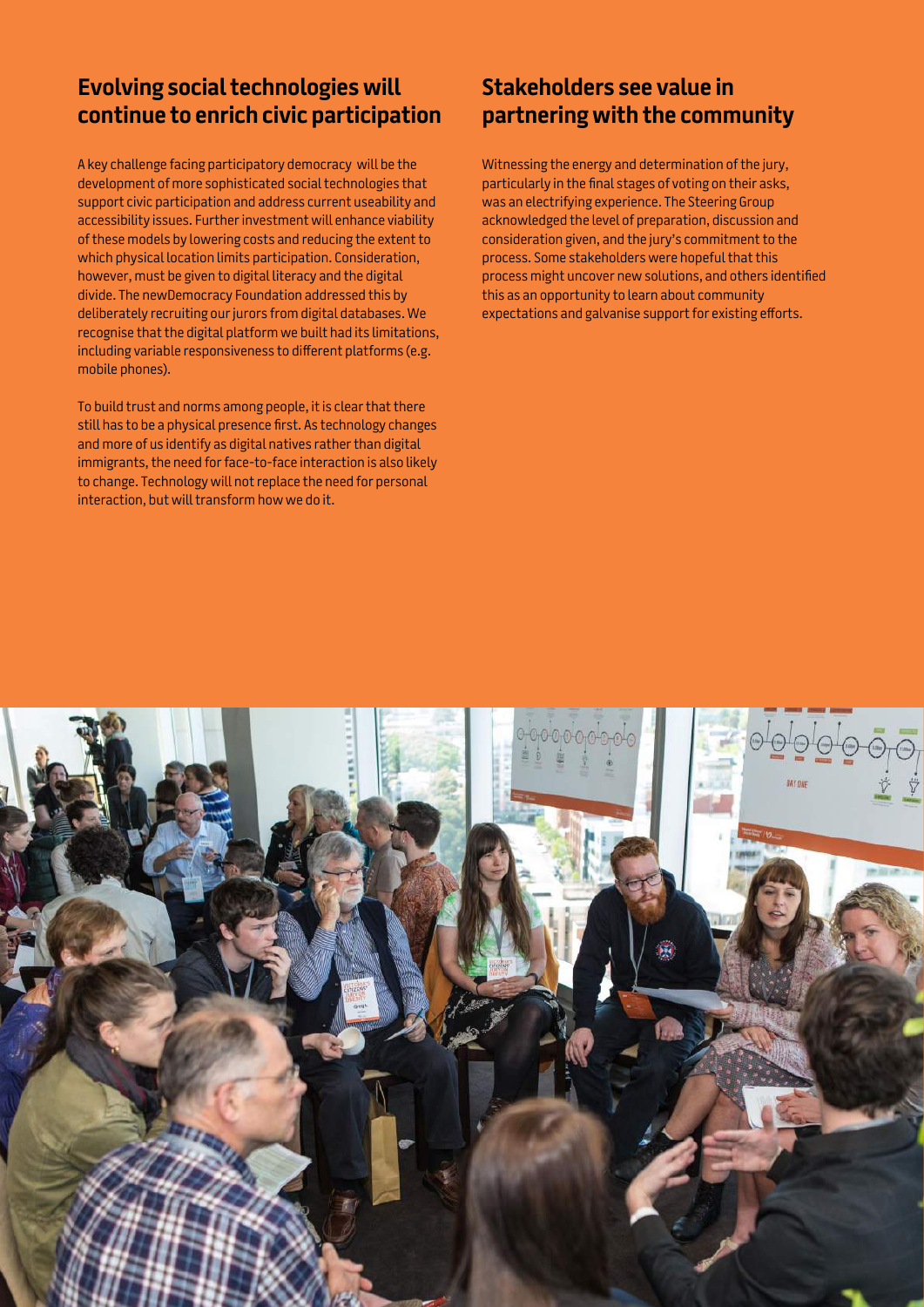## **The community has endorsed a blueprint for government, industry and community action**

This process has elicited a range of considered actions, which have been endorsed by the Victorian community. The question that remains is how to empower the community to ensure that there is accountability when it comes to stakeholder action. In instances in which a central body has commissioned a jury, such as a government department or local government, authority is clearer, as is accountability for action. However, as for many public health issues like obesity, responsibility for action does not reside with one stakeholder or sector alone. Establishing a Steering Group was our attempt to address this through collaboration and partnership, highlighting the many players who need to be involved in formulating a comprehensive response to obesity.

This process has demonstrated that citizens' juries are an effective mechanism for collaboratively working with citizens in public policy development. Of the stakeholders surveyed, 69 per cent saw citizens' juries as an effective way to involve everyday Victorians in public decision making. However, we recognise it will take more time, advocacy and increased public accountability to determine the enduring impact of a citizens' jury process on driving multisector action to address complex public health issues such as obesity. Over the coming year, VicHealth will continue to monitor progress against the asks. We will actively work with policy makers, public health and consumer advocates and industry to promote the jury's asks.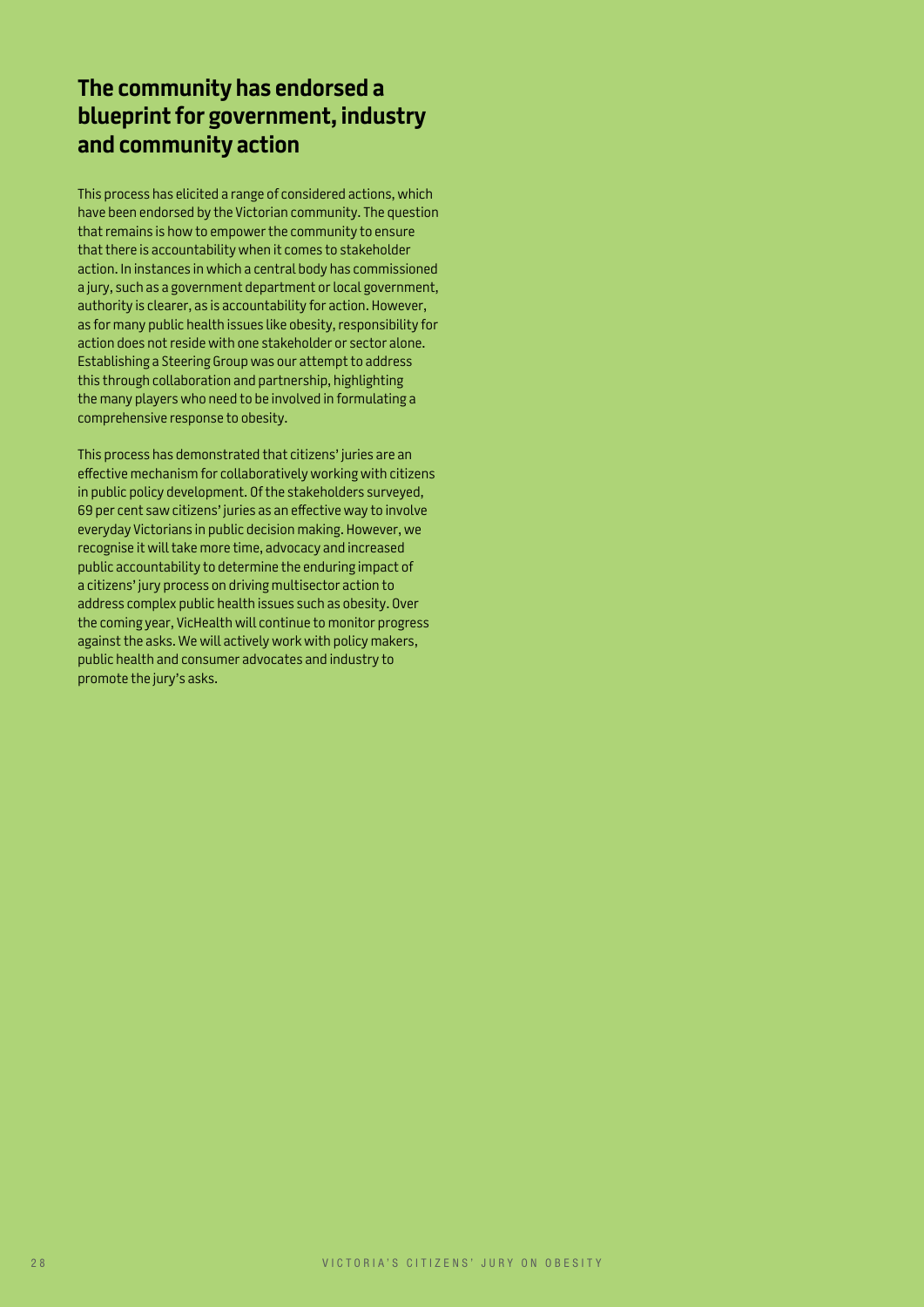## REFERENCES

Abelson, J, Forest, PG, Eyles, J, Smith, P, Martin, E & Gauvin, FP 2001, *Deliberations about deliberation: Issues in the design and evaluation of public consultation processes*, McMaster University Centre for Health Economics and Policy Analysis Research, Ontario.

Department of Health 2014, *Victorian Population Health Survey 2011–2012*, survey findings, State Government of Victoria, Melbourne.

Irvin, R & Stansbury, J 2004, 'Citizen participation in decision-making: Is it worth the effort?', *Public Administration Review, v*ol. 64, no. 1, pp. 55–65.

Leung, J & Funder, J 2014, *Obesity: A national epidemic and its impact on Australia*, Obesity Australia, Sydney.

MacDonald, G 1998, 'Judge or jury: Involving people in decision making', *Health Promotion International*, vol. 13, no. 4, pp. 273–5.

Rose, J 2010, 'Civic engagement and the promise of a new citizenry', viewed 22 March 2016, **https://www.anzsog.edu.au/media/upload/publication/16\_occpaper\_02\_rose.pdf**

Street, J, Duszynski, K, Krawczyk, S & Braunack-Mayer, A 2014, 'The use of citizens' juries in health policy decision-making: A systematic review', *Social Science & Medicine*, vol. 109, pp. 1–9.

The Texas Politics Project n.d., 'A diagram of the policy making process', viewed 24 March 2016, **https://texaspolitics.utexas.edu/archive/html/bur/features/0303\_01/policy.html**

Vandenbroeck, IP Goossens, J & Clemens, M 2007, *Tackling obesities: future choices– Obesity System Atlas*, Department of Innovation Universities and Skills, London.

World Health Organization n.d., 'Controlling the global obesity epidemic', viewed 24 March 2016, **http://www.who.int/nutrition/topics/obesity/en**

## RESOURCES

**Victoria's Citizens Jury on Obesity www.vichealth.vic.gov.au/citizensjury**

**Videos and photo library www.vichealth.vic.gov.au/CJOmedia**

**Process, evidence and insights www.vichealth.vic.gov.au/CJOinsights**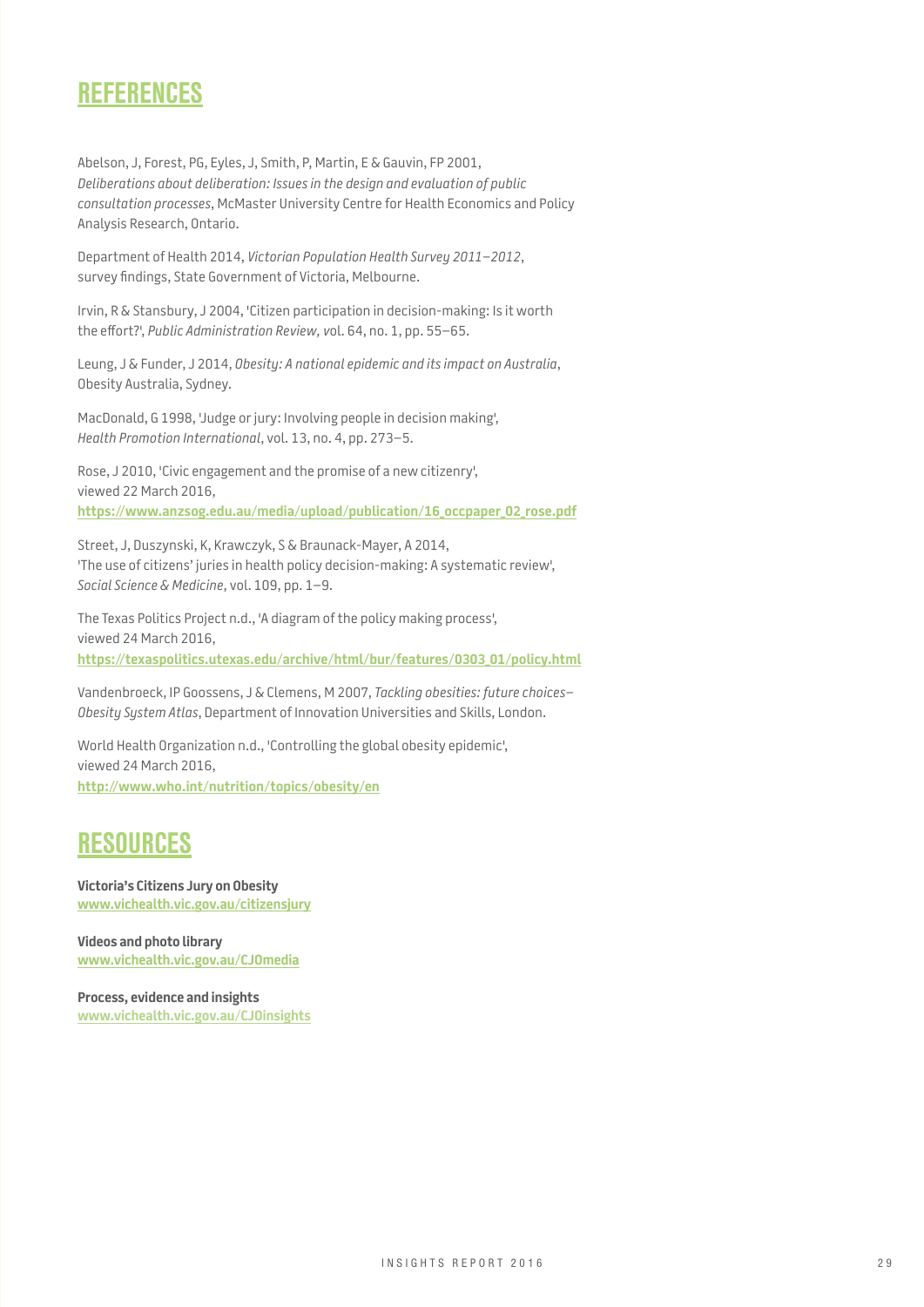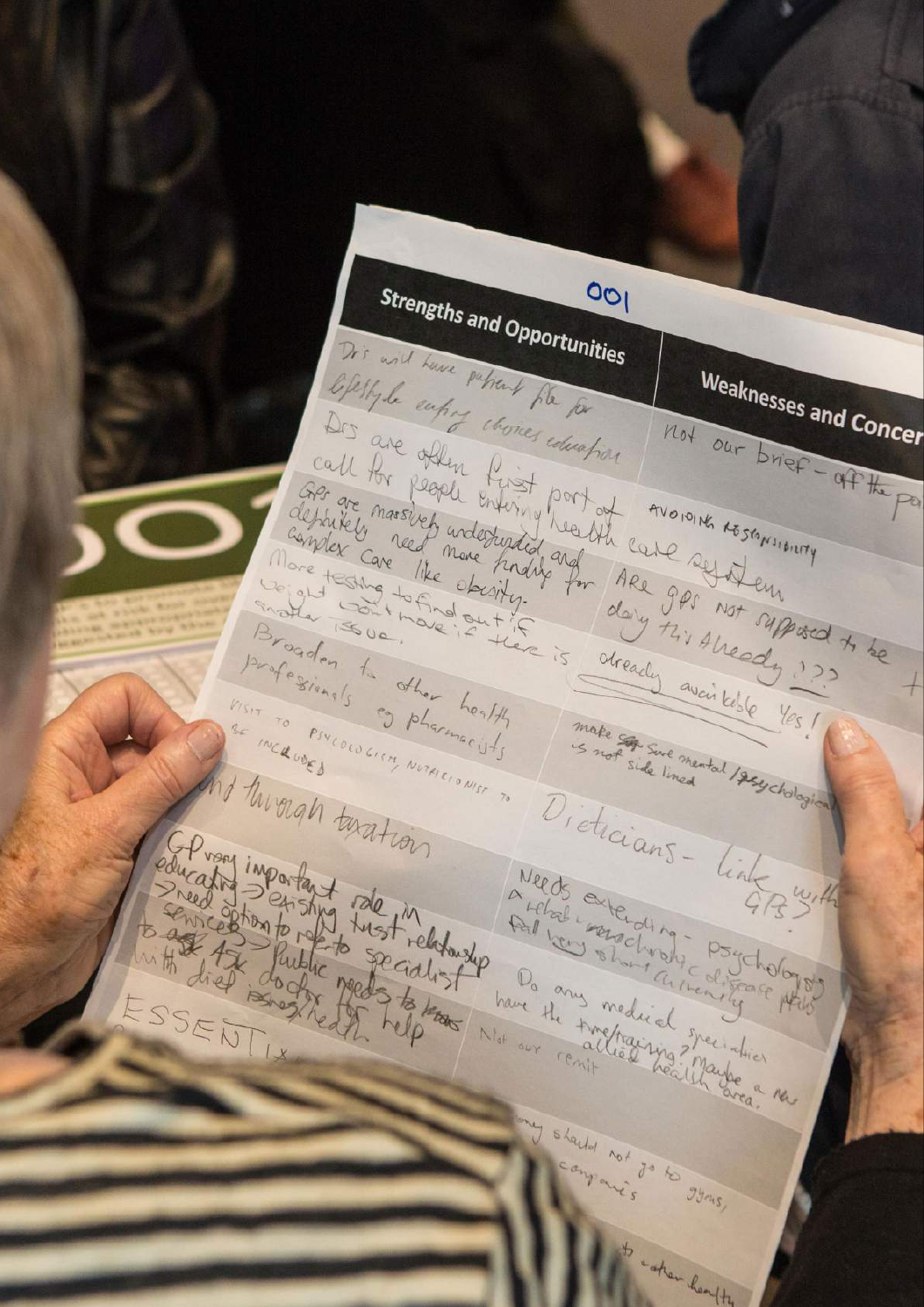## **APPENDIX 1: JURY'S REPORT**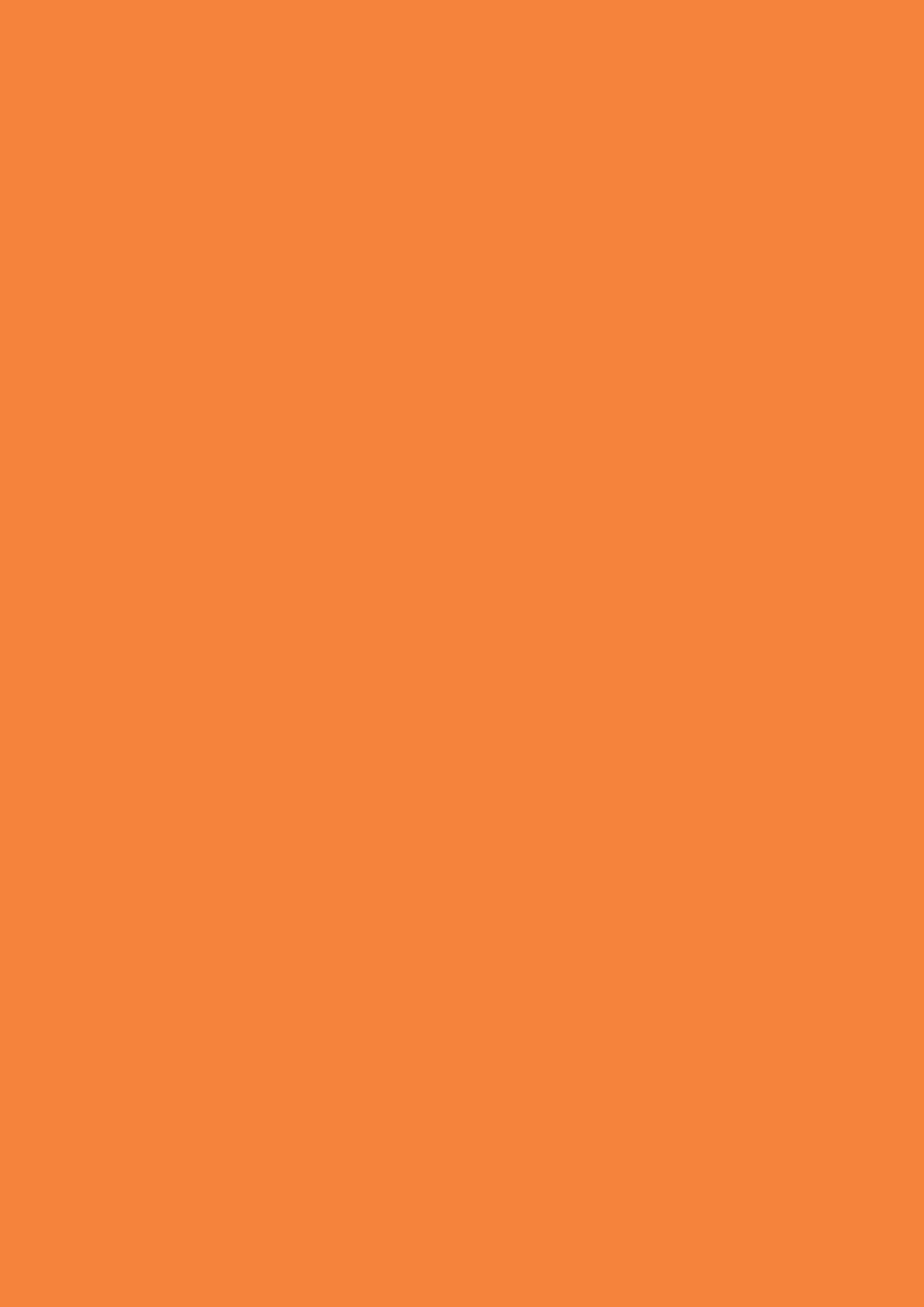## **VicHealth – Citizen's Jury on Obesity**

## *18th October 2015*

### *Preamble*

The Citizens' Jury on Obesity recognises the importance of helping people eat better to address problems of overweight and obesity. The following points represent our common 'Asks'. They reflect our considered deliberations over a wide range of evidence on how to make it easier to eat better.

For the purpose of these 'Asks', the Jury considers "healthy food" to be food that meets Australia's Healthy Eating Guidelines.

We call on all members of the Steering Committee to support and implement the measures below.

| Ask                                                                                      | <b>Rationale</b>                                                                                                                                                                                                                                                                                                                                                                                                                                                                                                                                                                                                                                                                                                                                                                                                                                                                                                                                                                                                                  |
|------------------------------------------------------------------------------------------|-----------------------------------------------------------------------------------------------------------------------------------------------------------------------------------------------------------------------------------------------------------------------------------------------------------------------------------------------------------------------------------------------------------------------------------------------------------------------------------------------------------------------------------------------------------------------------------------------------------------------------------------------------------------------------------------------------------------------------------------------------------------------------------------------------------------------------------------------------------------------------------------------------------------------------------------------------------------------------------------------------------------------------------|
| Provide ongoing funding for<br>community level programs that<br>encourage healthy eating | There is evidence that programs delivered at the local level, and involving<br>$\bullet$<br>the whole community, have successful healthy weight and healthy eating<br>outcomes.<br>State Government will have primary funding responsibility. Other levels of<br>Government (Federal and LGA) and industry should contribute to funding,<br>implementing, and supporting the programs.<br>Funding will be prioritised to programs supported by strong evidence, such<br>$\bullet$<br>as Healthy Together Victoria, OPAL/EPODE, and community garden<br>programs. Build on existing programs, don't "reinvent the wheel".<br>The programs need to be targeted to meet community needs, and<br>implementation should initially focus on communities at high risk or with<br>high levels of overweight/obesity. We want to see adoption of programs by<br>every LGA.<br>The programs must include monitoring and evaluation components to<br>measure long term effectiveness, allow for improvement and encourage<br>sustainability. |

| <b>Ask</b>                                                                                              | <b>Rationale</b>                                                                                                                                                                                                                                                                                                                                                                                                   |  |
|---------------------------------------------------------------------------------------------------------|--------------------------------------------------------------------------------------------------------------------------------------------------------------------------------------------------------------------------------------------------------------------------------------------------------------------------------------------------------------------------------------------------------------------|--|
| Mandate healthy eating and<br>cooking as part of the school<br>curriculum from pre-school to<br>vear 10 | It is better to educate children earlier. Children can influence parents.<br>$\bullet$<br>Children will benefit from learning where food originates<br>$\bullet$<br>Evidence exists to suggest that school programs are effective.<br>$\bullet$<br>There is popular support for these changes.<br>$\bullet$<br>It is possible to integrate healthy food messages in other areas of the<br>$\bullet$<br>curriculum. |  |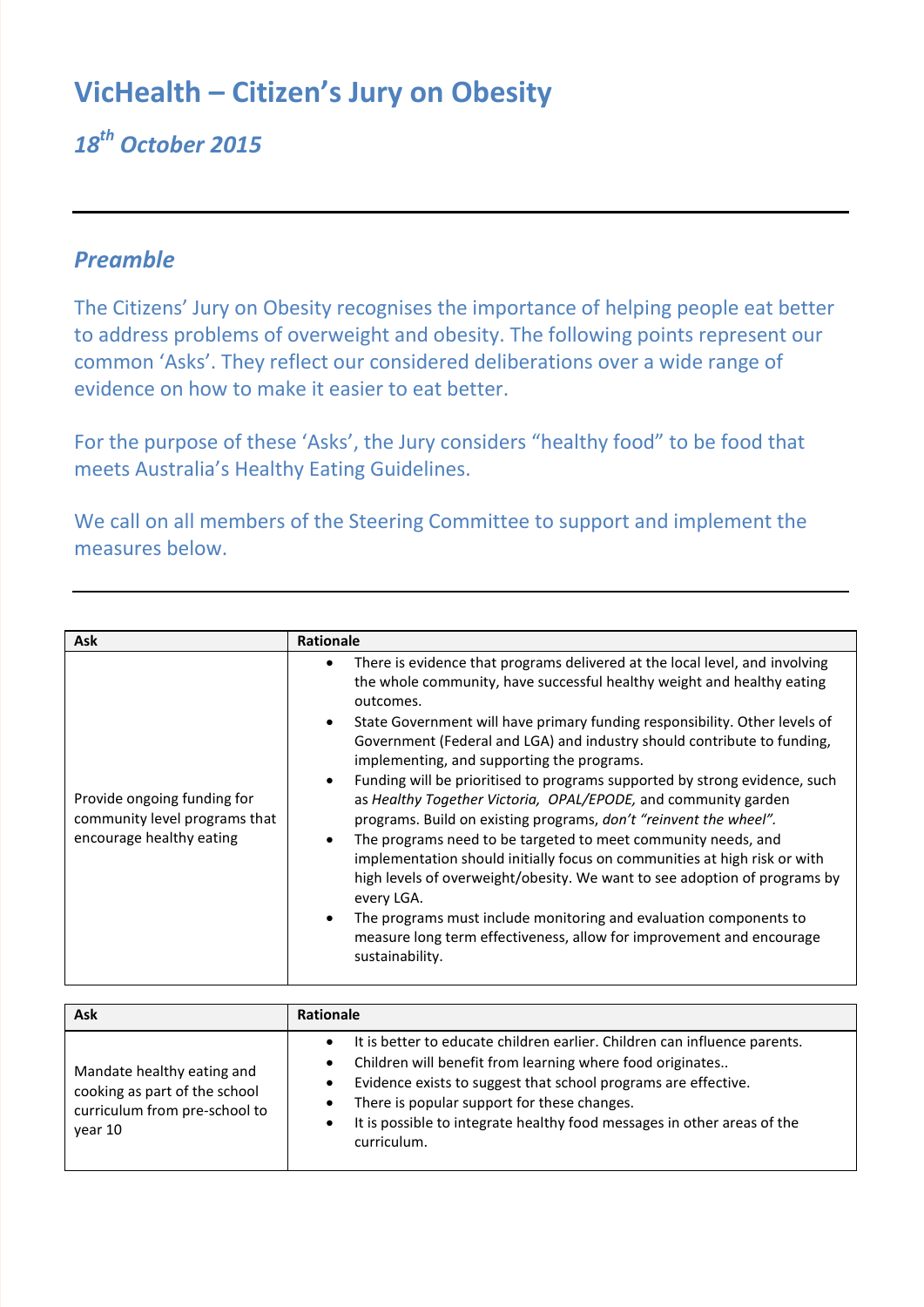| <b>Ask</b>                                                                                                                  | <b>Rationale</b>                                                                                                                                                                                                                                                                                                                                                                                                                                                                                                                                                                      |
|-----------------------------------------------------------------------------------------------------------------------------|---------------------------------------------------------------------------------------------------------------------------------------------------------------------------------------------------------------------------------------------------------------------------------------------------------------------------------------------------------------------------------------------------------------------------------------------------------------------------------------------------------------------------------------------------------------------------------------|
| Develop an ongoing "Life Be In<br>It" or "Slip Slop Slap" style<br>campaign for healthy eating<br>across all types of media | All inclusive campaign sending messages to all segments of society<br>Snappy and shareable campaign that is recognisable easily<br>A vehicle for teaching the 'how' not just the 'what'<br>For example: Healthy Eating week in January (post Christmas) promoting<br>No Junk Food for January, incorporating a week of Healthy Eating<br>programming to run on all traditional media outlets (TV/Radio/digital/social<br>media)<br>Campaign will be politically neutral and non-judgmental - community<br>announcement that is to be run by commercial and non-commercial<br>channels |

| <b>Ask</b>                                                                                                                | <b>Rationale</b>                                                                                                                                                                                                                                                                                                                                                                                                                                                     |
|---------------------------------------------------------------------------------------------------------------------------|----------------------------------------------------------------------------------------------------------------------------------------------------------------------------------------------------------------------------------------------------------------------------------------------------------------------------------------------------------------------------------------------------------------------------------------------------------------------|
| People on low incomes will<br>have a discount on healthy<br>food when they go to the<br>shops                             | Evidence shows that when healthy foods are cheaper, people will buy them<br>Lower socioeconomic households are a high risk group<br>A concessions program targets people with lower incomes and aims to<br>$\bullet$<br>change shopping decisions and food choices<br>Avoid stigmatising disadvantaged households when promoting the program                                                                                                                         |
| A government-funded program<br>to teach practical skills such as<br>budgeting, shopping and<br>cooking to at-risk groups. | At-risk groups include (but are not limited to): people with disability, CALD<br>and low literacy, people who are overweight or obese and low income<br>households<br>Evidence shows that skills-based learning leads to behaviour change<br>There is an overload of nutrition based learning and information - this<br>program creates everyday skills to make it easier for people to eat better.<br>Equitable access to the program across the state is necessary |

ı

| Ask                              | <b>Rationale</b>                                                                |
|----------------------------------|---------------------------------------------------------------------------------|
|                                  | Improving access to fresh produce makes it easier to eat better.                |
| Amend State planning             |                                                                                 |
| regulations to improve access    | Communities become better involved in growing their own produce, taking         |
| to fresh produce by:             | responsibility for their green spaces, and more appreciative of the food they   |
| - requiring the incorporation of | produce. When people become more engaged with their local produce they          |
| edible, green spaces in new      | are more likely to eat healthier.                                               |
| housing and community            |                                                                                 |
| developments                     | Community Gardens allow children to learn more about growing their own          |
| - protecting a proportion of     | healthy food and produce. Children learn more about health and nutrition        |
| fertile land for agricultural    | and are more likely to then eat healthy.                                        |
| purposes as opposed to           |                                                                                 |
| housing development,             | The most fertile land in proximity to Melbourne is currently being<br>$\bullet$ |
| specifically in the 'green belt' | developed into housing developments that prevent the production of food.        |
| surrounding the outer suburbs    | If this land is lost, we will decrease access to healthy food. We therefore     |
|                                  | need to protect a proportion of this land for production of fresh produce.      |

| <b>Ask</b>                           | <b>Rationale</b>                                                               |
|--------------------------------------|--------------------------------------------------------------------------------|
| Make drinking fountains and          | Water is often replaced with unnecessary calories and contributes to           |
| taps freely available, accessible    | obesity. Increased accessibility to water will reduce temptation to purchase   |
| and visible at public events and     | unhealthy drinks.                                                              |
| places, parks and shopping           | This should be rolled out in railway stations, food courts, recreation spaces, |
| centres                              | beach and commercial environments such as shopping centres                     |
| Restrict visibility and              | The Alfred Health 'A Green light for Healthy Consumption' program has          |
| accessibility of 'Red traffic light' | demonstrated that removing unhealthy and high sugar drinks from visibility     |
| drinks and foods at the point of     | at the point of purchase in canteens has led to reduced consumption of         |
| sale (where you complete the         | these products, with minimal impact on profitability.                          |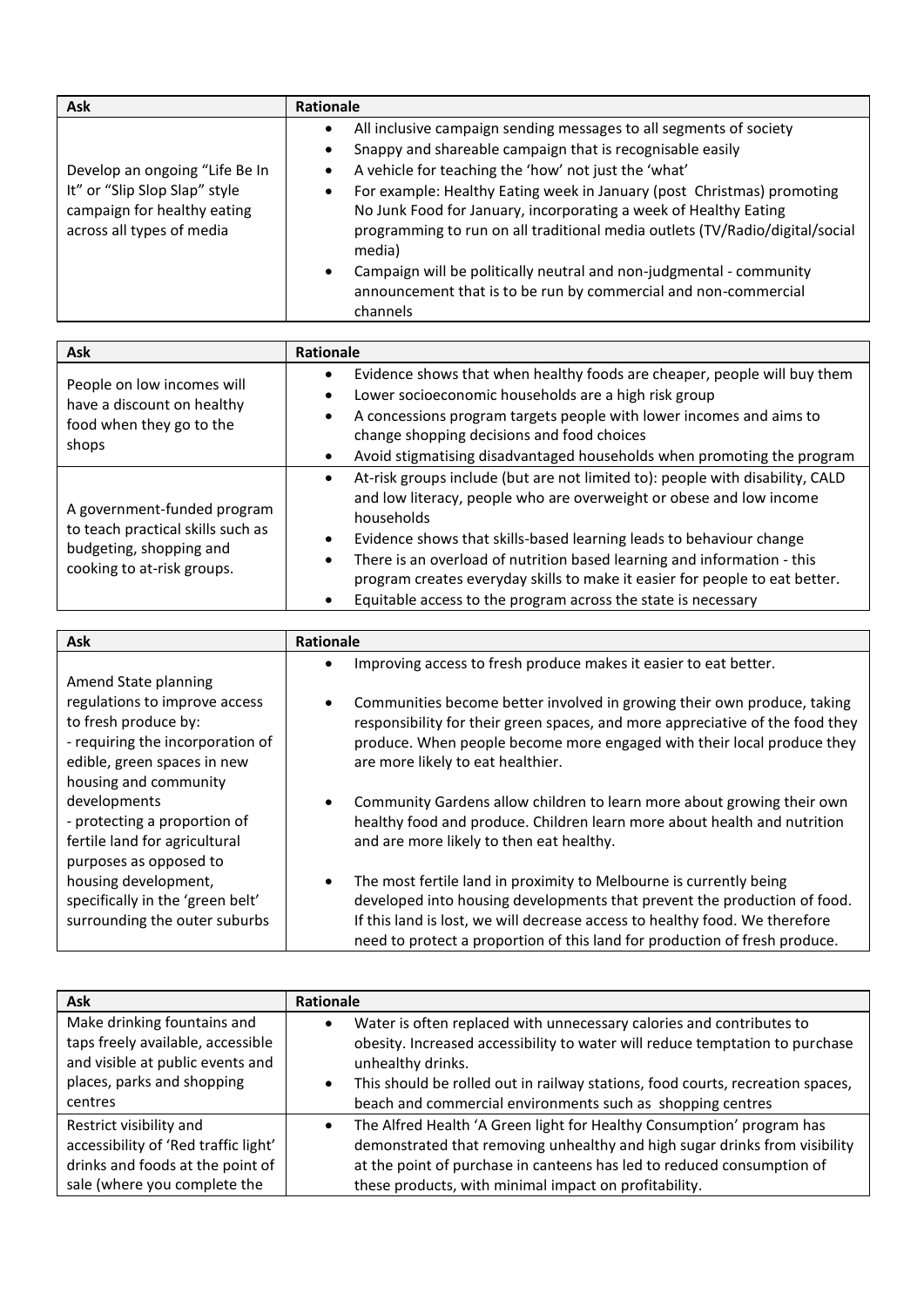| sale)                                                       | This should be implemented in hospitals, schools and universities, in<br>supermarkets, fast food outlets and cafe drink and food fridges.<br>Point of sale = at the checkout. |
|-------------------------------------------------------------|-------------------------------------------------------------------------------------------------------------------------------------------------------------------------------|
| Establish more healthy<br>kitchens in schools, universities | These kitchens will provide healthy meals for a reasonable cost-covering<br>price, in a financially sustainable way.                                                          |
| hospitals and large workplaces                              | Currently there is serious limitations on what is available commercially.                                                                                                     |

| <b>Ask</b>                                                                          | <b>Rationale</b>                                                                                                                                                                                                                                                                                                                                                                                                                                                                                                                                                                                                                                                                                                                                                                                                                                                                                                                          |
|-------------------------------------------------------------------------------------|-------------------------------------------------------------------------------------------------------------------------------------------------------------------------------------------------------------------------------------------------------------------------------------------------------------------------------------------------------------------------------------------------------------------------------------------------------------------------------------------------------------------------------------------------------------------------------------------------------------------------------------------------------------------------------------------------------------------------------------------------------------------------------------------------------------------------------------------------------------------------------------------------------------------------------------------|
| Ban "junk food" and beverage<br>marketing to children under<br>the age of 16 years. | Ban junk food and beverage marketing in all current and future media<br>formats, specifically aimed at children under 16 years of age.<br>For remaining junk food and beverage marketing, equal media exposure for<br>$\bullet$<br>food education (eg. live lighter campaign) that matches junk food<br>marketing. This is to be measured in terms of volume of advertising (eg.<br>thirty seconds for thirty seconds, two page spread for two page spread,<br>etc.)<br>Prohibit junk food and beverage companies from sponsoring children's<br>$\bullet$<br>organisations, such as junior sporting clubs. Also prohibit sponsorship of<br>sports at all levels.<br>Implement harsher penalties if breaches occur.<br>$\bullet$<br>Start an innovative and engaging advertising/marketing campaign targeted<br>$\bullet$<br>at children and young people.<br>Ban the inclusion of non-food incentives such as toys inside unhealthy foods |

| <b>Ask</b>                                                   | <b>Rationale</b>                                                                                                                                                                                                                   |
|--------------------------------------------------------------|------------------------------------------------------------------------------------------------------------------------------------------------------------------------------------------------------------------------------------|
|                                                              | Food preferences are learned early. Schools can play a vital role in establishing life-<br>long healthy eating and lifestyle preferences.                                                                                          |
| Provide only healthy food and<br>drinks in Victorian schools | School Canteens and Other School Food Services Policy mandatory for all<br>Victorian schools- including private, independent and religious schools<br>Support FoodBank's School Breakfast Program in food-disadvantaged<br>schools |
|                                                              | Guarantee long-term funding and evaluation-15+ years<br>$\bullet$<br>Extend the program to lunch and, secondary and more schools<br>$\bullet$                                                                                      |
|                                                              | Funding for healthy food programs in schools to be added and incorporated<br>into permanent and ongoing school funding                                                                                                             |

| Ask                                                                                                                                                                                                                                                                                                                                                                                                                                                                            | <b>Rationale</b>                                                                                                                                                                                                                                                                                                                                                                                                                                                                                                                                                                              |
|--------------------------------------------------------------------------------------------------------------------------------------------------------------------------------------------------------------------------------------------------------------------------------------------------------------------------------------------------------------------------------------------------------------------------------------------------------------------------------|-----------------------------------------------------------------------------------------------------------------------------------------------------------------------------------------------------------------------------------------------------------------------------------------------------------------------------------------------------------------------------------------------------------------------------------------------------------------------------------------------------------------------------------------------------------------------------------------------|
| Ask that the Victorian<br>government prevent<br>companies from locking<br>farmers into unfair, restrictive<br>contracts<br>Where a company does not<br>require all the produce it has<br>requested from a farmer the<br>produce does not go to waste.<br>Surplus must be made<br>available for sale in the<br>local/national area and other<br>regions or to donate the<br>surplus to charitable<br>organisations, with farmer's<br>controlling what is grown on<br>their farm | We want the right to purchase produce direct from local farmers<br>We want changes to be made immediately<br>We would like to see over production be donated into the charitable<br>$\bullet$<br>services rather than disposed of to best serve the local community.<br>Small scale agriculture options must be introduced in existing and new<br>$\bullet$<br>communities<br>We believe the farmers need to be protected with a minimum farm gate<br>price<br>We believe the overall health and wellness of the community will benefit<br>from the natural effects of more edible resources. |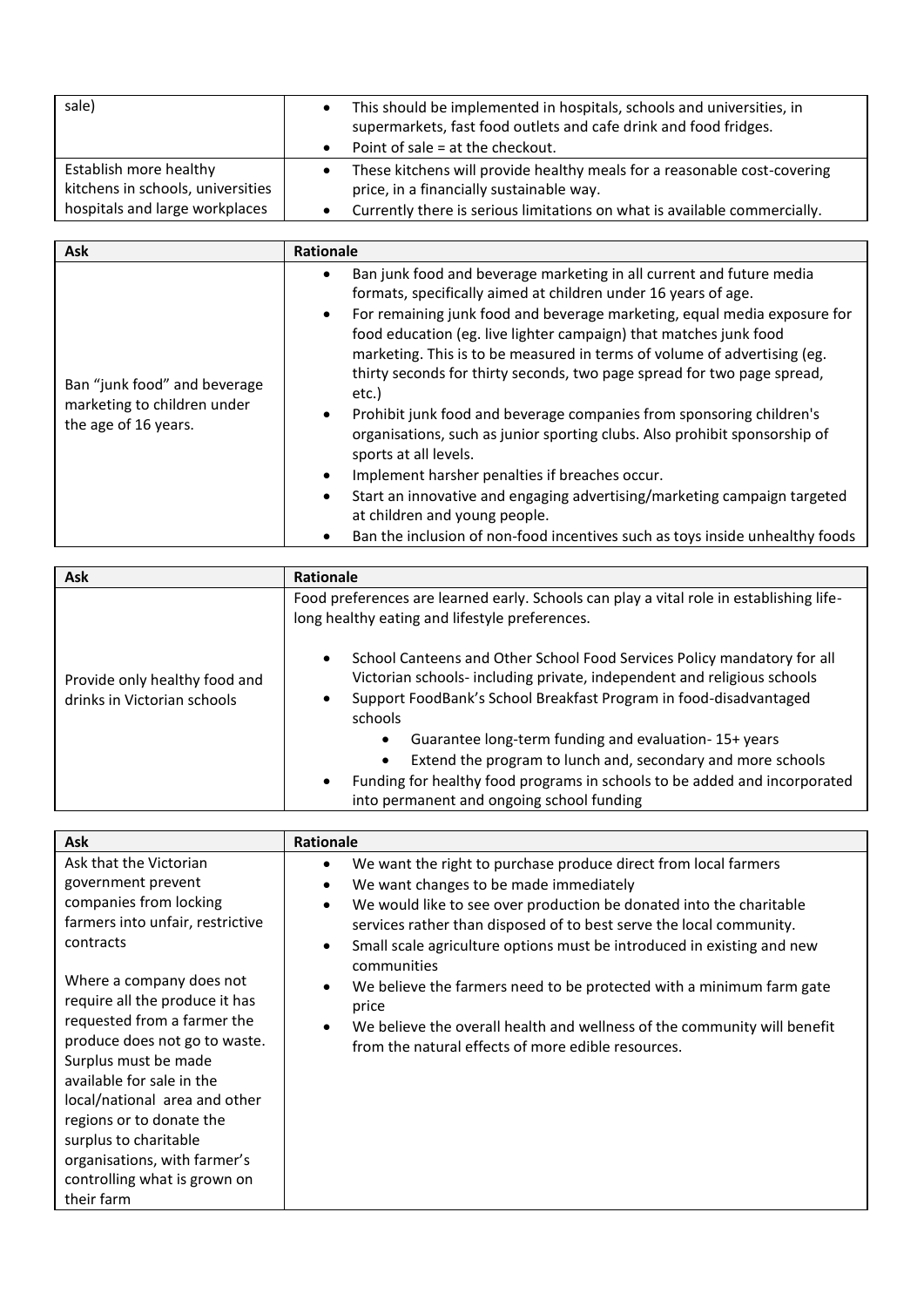| (1) Increase level of taxation by<br>imposing an additional tax at point<br>of purchase on sugar-sweetened<br>beverages to raise prices and<br>disincentivise consumption - Tax of<br>at least 20% | Taxation and regulation have been shown to be very effective in<br>reducing use of other substances such as tobacco.<br>There is evidence from other jurisdictions to suggest that imposition of a<br>$\bullet$<br>tax on items such as sugar-sweetened beverages will influence<br>consumer choice.<br>It is vital that some additional taxation be introduced to increase prices<br>$\bullet$                                                                                                                          |
|----------------------------------------------------------------------------------------------------------------------------------------------------------------------------------------------------|--------------------------------------------------------------------------------------------------------------------------------------------------------------------------------------------------------------------------------------------------------------------------------------------------------------------------------------------------------------------------------------------------------------------------------------------------------------------------------------------------------------------------|
| (2) These additional taxes imposed<br>on food and beverages must be<br>earmarked (hypothecated) to fund<br>new health promotion initiatives                                                        | of unhealthy foods to make them more expensive than healthier options<br>(i.e. soft drinks must be more expensive than water).<br>We would support a tax on sugar-sweetened beverages (including<br>beverages sweetened with sugar alternatives) and a tax on fast food and<br>confectionary.                                                                                                                                                                                                                            |
| (3) Ban use of discounts applied<br>for bundling and multiple<br>purchases designed to increase<br>consumption of junk food and soft<br>drink (i.e. discounting for bulk<br>purchase)              | The reason for an additional, separate tax (in addition to existing taxes)<br>is because we would ask for it to be hypothecated. Preventive health<br>strategies are incredibly difficult to fund given the emphasis on funding<br>for clinical care. Earmarked funding collected from taxation on<br>unhealthy foods would provide adequate funding for health promotion<br>projects and other activities necessary to promote population health.<br>This would also make the taxation more palatable to the community. |
| (4) Regulate beverage sizes,<br>imposing a maximum size that can<br>be sold through restaurants and<br>retail outlets (soft drinks and other<br>calorie-dense beverages)                           | Unhealthy foods and drinks should not be sold at a discount for buying<br>$\bullet$<br>in bulk or at high quantities, as this encourages increased consumption.<br>Regulations should also be introduced to prevent the use of these kind<br>of marketing strategies, such as discounting for bulk purchase, which<br>encourage purchase of greater volumes of unhealthy food at point of<br>sale.                                                                                                                       |
| (5) Introduce legislation requiring<br>all venues at all times serving food<br>to offer at least one healthy meal<br>option.                                                                       | Retailers are increasingly selling large volume sugar-sweetened<br>٠<br>beverages, which creates an "anchoring" effect, encouraging people to<br>drink more in one sitting.<br>We want the Victorian Government to impose a maximum size of<br>beverages that can be sold through retail outlets.                                                                                                                                                                                                                        |

| <b>Ask</b>                                                                                                             | <b>Rationale</b>                                                                                                                                                                                                                                                                                                                                                                                                                                                                                                                           |
|------------------------------------------------------------------------------------------------------------------------|--------------------------------------------------------------------------------------------------------------------------------------------------------------------------------------------------------------------------------------------------------------------------------------------------------------------------------------------------------------------------------------------------------------------------------------------------------------------------------------------------------------------------------------------|
| Government mandated health star<br>labelling. No self regulation of<br>labelling in the food and beverage<br>industry. | Front of package labelling must be mandatory, under a single scheme,<br>٠<br>such as the health star system or the hybrid traffic light system (traffic<br>lights on the table of nutritional information)<br>Commit to an ongoing evaluation and refinement of the labelling system<br>in influencing consumer purchase behaviours.<br>All nutritional information be required to be publicly available in a<br>$\bullet$<br>central and universally accessible database.<br>Any intake advice account for differences in age and gender. |

| Rationale                                                                                                                                                                                                                                                                                                             |
|-----------------------------------------------------------------------------------------------------------------------------------------------------------------------------------------------------------------------------------------------------------------------------------------------------------------------|
| To prevent the oversupply of unhealthy fast food outlet options<br>To allow local government to tailor food outlet planning to their<br>$\bullet$<br>community's interests<br>Reduce childhood exposure to fast food<br>$\bullet$<br>Preventing the dominance of unhealthy food options in local<br>٠<br>communities. |
|                                                                                                                                                                                                                                                                                                                       |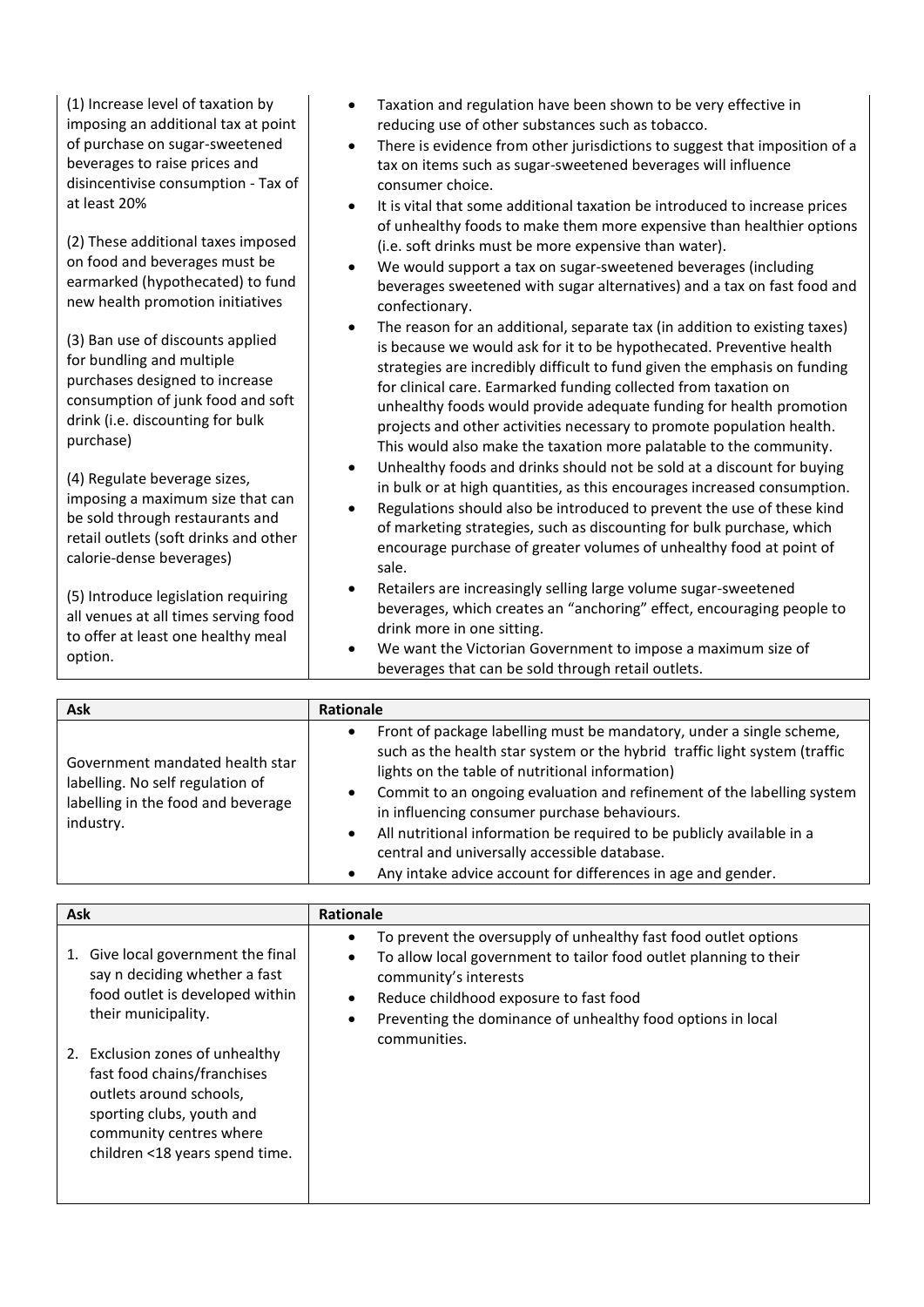| <b>Ask</b>                        | <b>Rationale</b>                                                                                        |
|-----------------------------------|---------------------------------------------------------------------------------------------------------|
|                                   | There must be dedicated funding enshrined in legislation for monitoring<br>$\bullet$<br>and evaluation. |
| All projects that are implemented | Evaluation should cover:                                                                                |
| as a result of these asks to be   | *Reach                                                                                                  |
| monitored and evaluated to        | *sustainability                                                                                         |
| determine long term outcomes.     | *cost effectiveness                                                                                     |
|                                   | *impact                                                                                                 |
|                                   | Be funded for the requisite period to ensure success or otherwise.                                      |

| Ask                                                                                                                                   | <b>Rationale</b>                                                                                                                                                                                                                                                                                    |
|---------------------------------------------------------------------------------------------------------------------------------------|-----------------------------------------------------------------------------------------------------------------------------------------------------------------------------------------------------------------------------------------------------------------------------------------------------|
| Government funding for easy and<br>regular access to health services<br>which enable individuals to better<br>their eating behaviour. | Expand subsidised access to experts including nutritionists, dieticians,<br>psychologists and exercise physiologists (including at the preventive<br>stage).<br>Available to all people at any stage of life in all areas, especially rural.<br>Allowing focus on prevention rather than treatment. |

| Ask                                                                                                                                                              | <b>Rationale</b>                                                                                                                                                                                                                                                                                                                                                                                                                                                                                                |
|------------------------------------------------------------------------------------------------------------------------------------------------------------------|-----------------------------------------------------------------------------------------------------------------------------------------------------------------------------------------------------------------------------------------------------------------------------------------------------------------------------------------------------------------------------------------------------------------------------------------------------------------------------------------------------------------|
| All donations to political parties,<br>decision makers and regulatory<br>organisations from food and<br>beverage interest groups must be<br>publically declared. | As our food choices are strongly influenced by regulatory bodies, their<br>decisions must not be disproportionately influenced by interest groups.<br>To ensure transparency and to avoid conflicts of interest.<br>Declarations must be published within 60 days of receipt and readily<br>available to the public.<br>Both monetary and non-monetary donations of greater than \$1,000 must<br>be included.<br>Political parties to declare this to the AEC (Australian Electoral<br>$\bullet$<br>Commission) |

| Ask                                                                                                                                                  | <b>Rationale</b>                                                                                                                                                                                                                                                                                                                                                                                                                                                                                                                                                                                                                                                                                                                                                                                                                                                                                                                                                                                                                                                                                            |
|------------------------------------------------------------------------------------------------------------------------------------------------------|-------------------------------------------------------------------------------------------------------------------------------------------------------------------------------------------------------------------------------------------------------------------------------------------------------------------------------------------------------------------------------------------------------------------------------------------------------------------------------------------------------------------------------------------------------------------------------------------------------------------------------------------------------------------------------------------------------------------------------------------------------------------------------------------------------------------------------------------------------------------------------------------------------------------------------------------------------------------------------------------------------------------------------------------------------------------------------------------------------------|
| Limit the ability of food and<br>beverage producers to market<br>unhealthy products by advertising<br>a healthy component of an<br>unhealthy product | Currently food and beverage producers have too much flexibility to<br>circumvent existing guidelines and regulations by highlighting specific<br>healthy ingredients without the entire product being healthy.<br>This 'ask' is to be informed by and reflect understanding within the<br>$\bullet$<br>current regulations and guidelines.<br>Refer to the Food Standards Australia and New Zealand (FSAANZ) for<br>$\bullet$<br>clarification of healthy and unhealthy foods.<br>Current regulations and guidelines are too vague and ambiguous<br>without any enforcement. This must change.<br>Current guidelines still enable food & beverage producers to market<br>unhealthy products by misleading consumers by advertising a healthy<br>component, not a healthy product.<br>Marketing Guidelines should encourage manufactures to produce health<br>$\bullet$<br>food.<br>We have bought age in as a factor because children live in the same<br>world as adults.<br>Fresh produce and unprocessed foods need to be exempt<br>٠<br>People need food, so we are simply helping informing decisions. |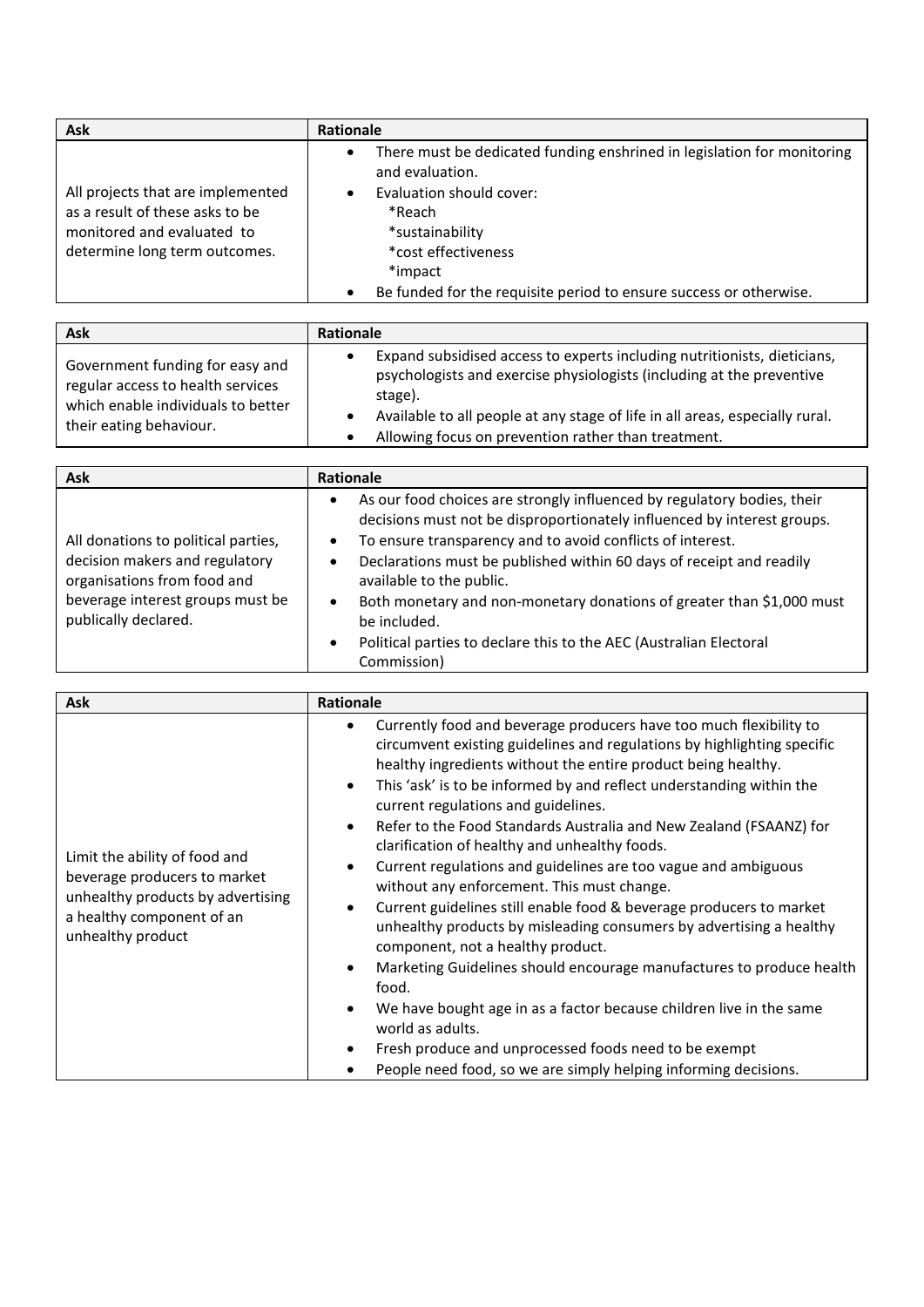## **Minority Reports: Dissenting and Extra views from Individual Jurors**

| <b>Minority report links to</b>                                                                                                                                                                                                                                                     | <b>Minority statement</b>                                                                                                                                                                                                                                                                                                                                                                                                                                                                                                                                                                                                                                                                                                                                                                                                                                                                              |
|-------------------------------------------------------------------------------------------------------------------------------------------------------------------------------------------------------------------------------------------------------------------------------------|--------------------------------------------------------------------------------------------------------------------------------------------------------------------------------------------------------------------------------------------------------------------------------------------------------------------------------------------------------------------------------------------------------------------------------------------------------------------------------------------------------------------------------------------------------------------------------------------------------------------------------------------------------------------------------------------------------------------------------------------------------------------------------------------------------------------------------------------------------------------------------------------------------|
| 1: Original Ask: Establish a<br>health database to baseline<br>and monitor progress (ref.<br>Asks 72, 65, 20, 01)<br>A suite of mobile & web<br>applications available<br>within an online network<br>infrastructure that provides<br>education, subsidized<br>services & supports. | Applications pertaining to health, lifestyle supports & psychological services<br>$\bullet$<br>linked & available on demand, subsidized and mobile accessible; in a safe,<br>online space.<br>Complementary to other consumer campaigns; nationwide.<br>Larger than local reach with a forum connecting clients to services, applications<br>& each other (MESH NETWORK)<br>Lifestyle supports & psychological services include but are not limited to:<br>$\bullet$<br>psychologists, counsellors, hypnotherapists, lifestyle coaches, nutritionists,<br>personal trainers etc.<br>Self referral to services through online portal.<br>٠<br>Programs & software can easily be implemented in a portal.<br>Privacy & confidentiality is addressed through correct implementation of<br>computation processes.<br>Planning, implementation & evaluation of processes funded & followed<br>٠<br>through. |
| 2: Minority report for low<br>SES concessions on healthy<br>food/fresh food                                                                                                                                                                                                         | It is hard to predict the outcome of this ask. If fresh food is subsidised the money<br>saved may result in:<br>Overall increase in food purchasing and consumption.<br>Money saved used to buy additional unhealthy food.<br>The potential for harm means this should be carefully considered.                                                                                                                                                                                                                                                                                                                                                                                                                                                                                                                                                                                                        |
| 3: Develop an ongoing "Life<br>be in it" or "slip slop slap"<br>style campaign across all<br>types of media.<br>Any such campaign must be<br>linked to an complement<br>the regulatory changes that<br>are to be introduced to<br>support healthy eating.                           | The campaign will be meaningless if not supported and linked to regulatory<br>$\bullet$<br>changes.<br>For example mandating a "Health Star" labelling regime must be supported by<br>a consumer campaign to educate the public on its meaning.                                                                                                                                                                                                                                                                                                                                                                                                                                                                                                                                                                                                                                                        |
| 4: Minority report relating<br>to ask 20: Develop and<br>implement consumer<br>campaign<br>5: Mandatory labelling of                                                                                                                                                                | As an initial ask, I recommended the implementation of a breastfeeding support<br>program. This ask was bundled into the 'campaigns' group. I believe this ask got<br>'lost' in a very large bundle of asked. There is evidence to support that<br>breastfeeding is protective against overweight and obesity. I recommend Victorians<br>are informed about the benefits of breastfeeding in relation to ongoing health and<br>employee rights in the workplace related to work flexibility for breastfeeding.<br>Alcoholic beverages have been exempted from food/ beverage labelling laws for no<br>apparent reason.                                                                                                                                                                                                                                                                                 |
| nutritional information and<br>ingredients of Alcoholic<br>beverages                                                                                                                                                                                                                | Alcoholic beverages marketed towards mainly 18-24 year olds can be very high in<br>sugar (alcopops, etc)<br>This would bring alcoholic beverages into the status quo of labelling.                                                                                                                                                                                                                                                                                                                                                                                                                                                                                                                                                                                                                                                                                                                     |
| 6: Mandatory kilojoule<br>labelling on all ready-to-<br>consume food and<br>beverages.                                                                                                                                                                                              | If people know what's in the food, it is easier to make informed choices.<br>Kilojoule labelling to be present on menus and menu boards, and<br>recommended on food or beverage packaging, including take-away containers.<br>Menus to feature kilojoule count alongside price.<br>Kilojoule content labelling is not to the exclusion of any other required<br>٠<br>labelling.<br>- Raw food is exempt.<br>- Alcohol is included.<br>Applies to all establishments that serve food and beverages, including<br>٠<br>restaurants, cafes, food-trucks, and take-away outlets.                                                                                                                                                                                                                                                                                                                           |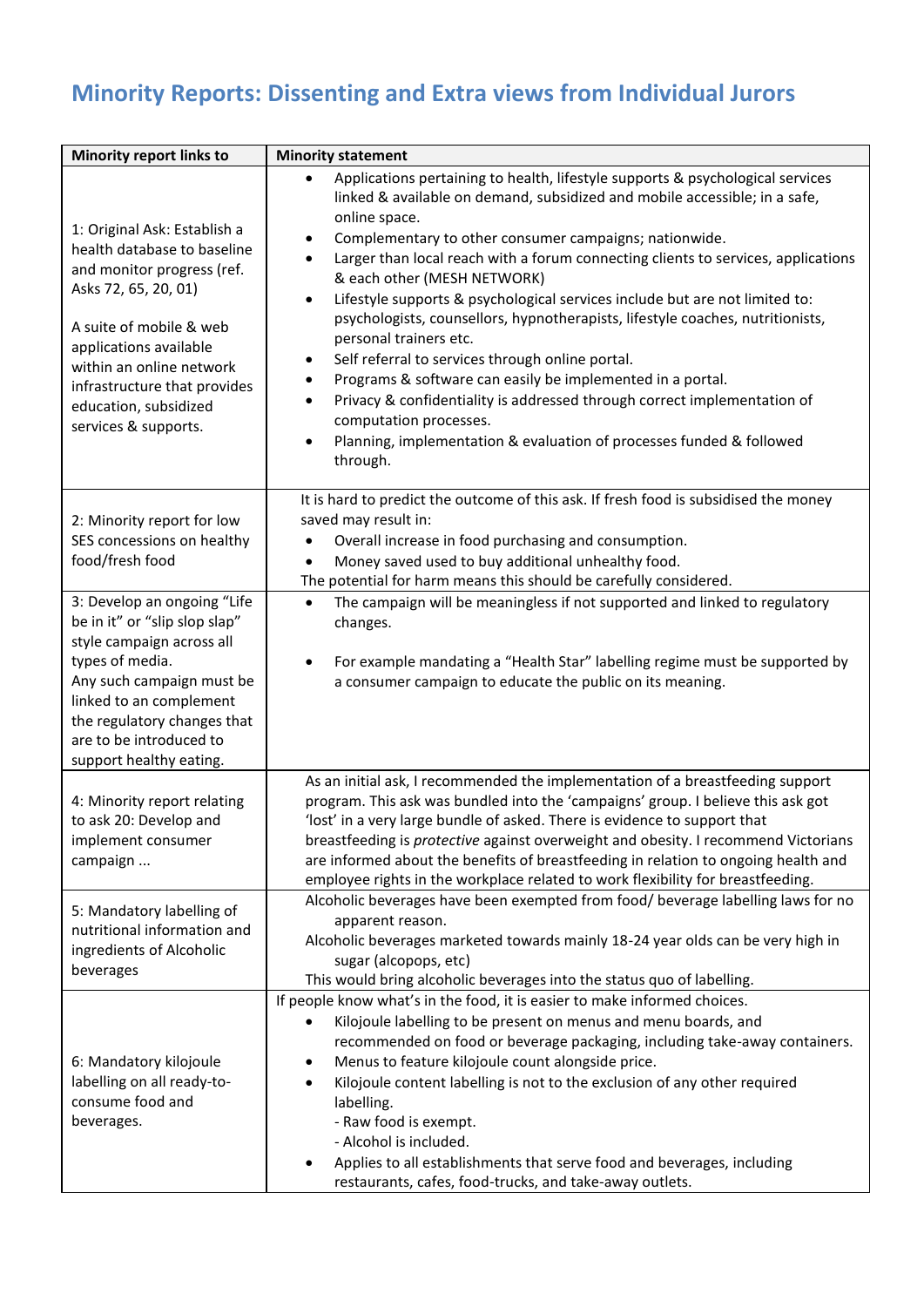|                     | Local Government to provide support for small businesses during<br>implementation.<br>- Local Government to monitor adherence during health and safety inspections.                                                                                                                                                                                                                                                                                                                                                        |
|---------------------|----------------------------------------------------------------------------------------------------------------------------------------------------------------------------------------------------------------------------------------------------------------------------------------------------------------------------------------------------------------------------------------------------------------------------------------------------------------------------------------------------------------------------|
|                     | <b>REASONS FOR THE MINORITY REPORT</b><br>This revised Ask was developed from two earlier asks:<br>1. Fast food labelling, and<br>2. Adopt the NSW calorie labelling system in fast food restaurants in Victoria.                                                                                                                                                                                                                                                                                                          |
|                     | Both of these earlier 'Asks' achieved well over 80% support from the Jury both at the<br>third webinar stage and also at the initial voting stage. However when these 'Asks' were<br>combined the 80% support was not achieved (around 75% supported). Many Jurors<br>considered that insufficient time was available to work on this 'Ask' to word it in a way<br>that was acceptable to all Jurors. Many Jurors spoke of disappointment that this 'Ask'<br>for Kilojoule labelling on fast food did get across the line. |
|                     | It was clearly stated that capitalist economics plays a large part in people's ill health.<br>Growing inequality is going to produce further obesity when free market ideology belief<br>systems guide people's business decisions.                                                                                                                                                                                                                                                                                        |
| 7: 095 original ask | I was heartened by steering committee members stating they believed capitalism is not<br>an effective economic system to protect people and our environment. The Victorian<br>constitution needs to change stating that all commerce needs to benefit the majority<br>not the minority.                                                                                                                                                                                                                                    |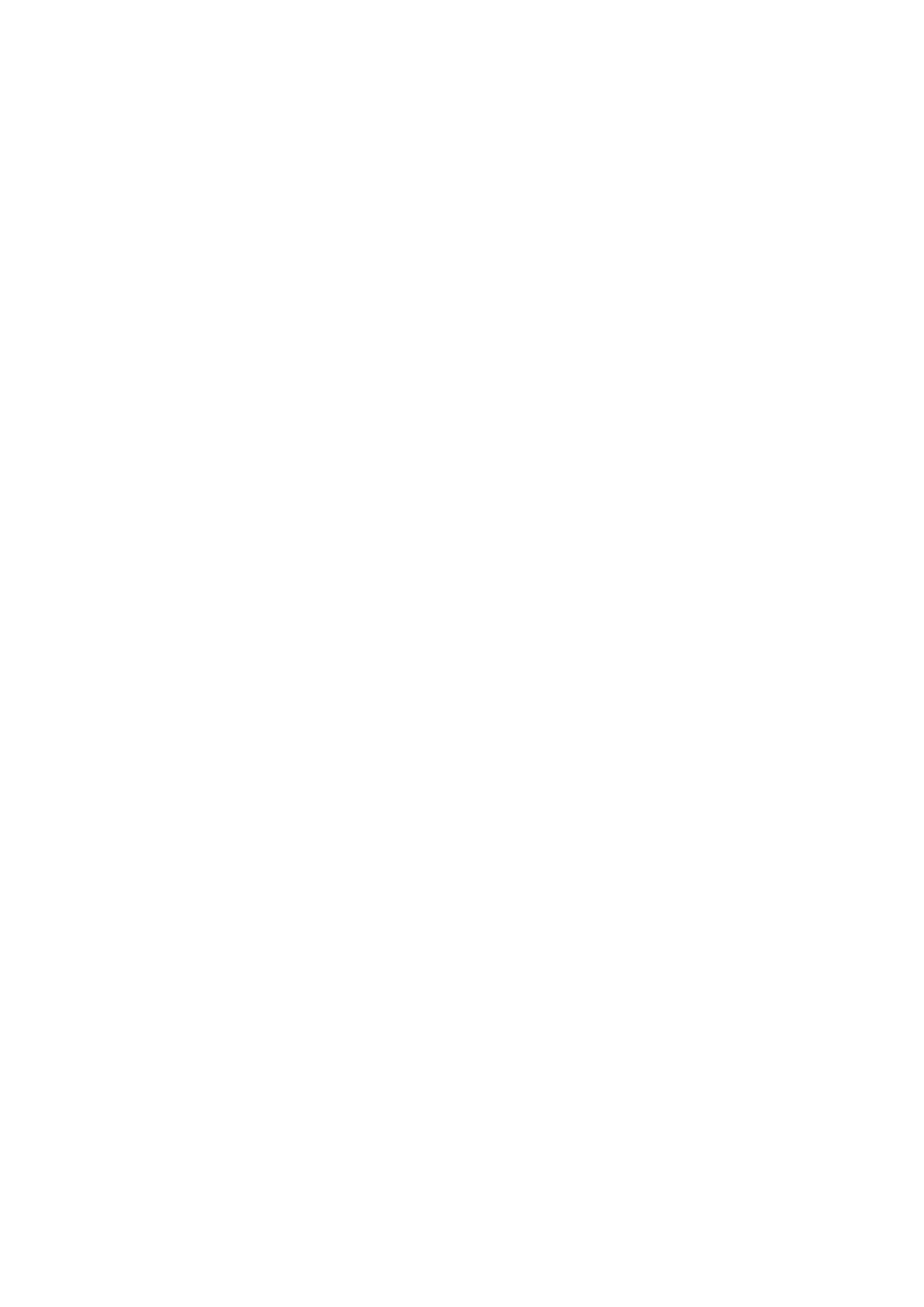# **APPENDIX 2: STEERING GROUP RESPONSE**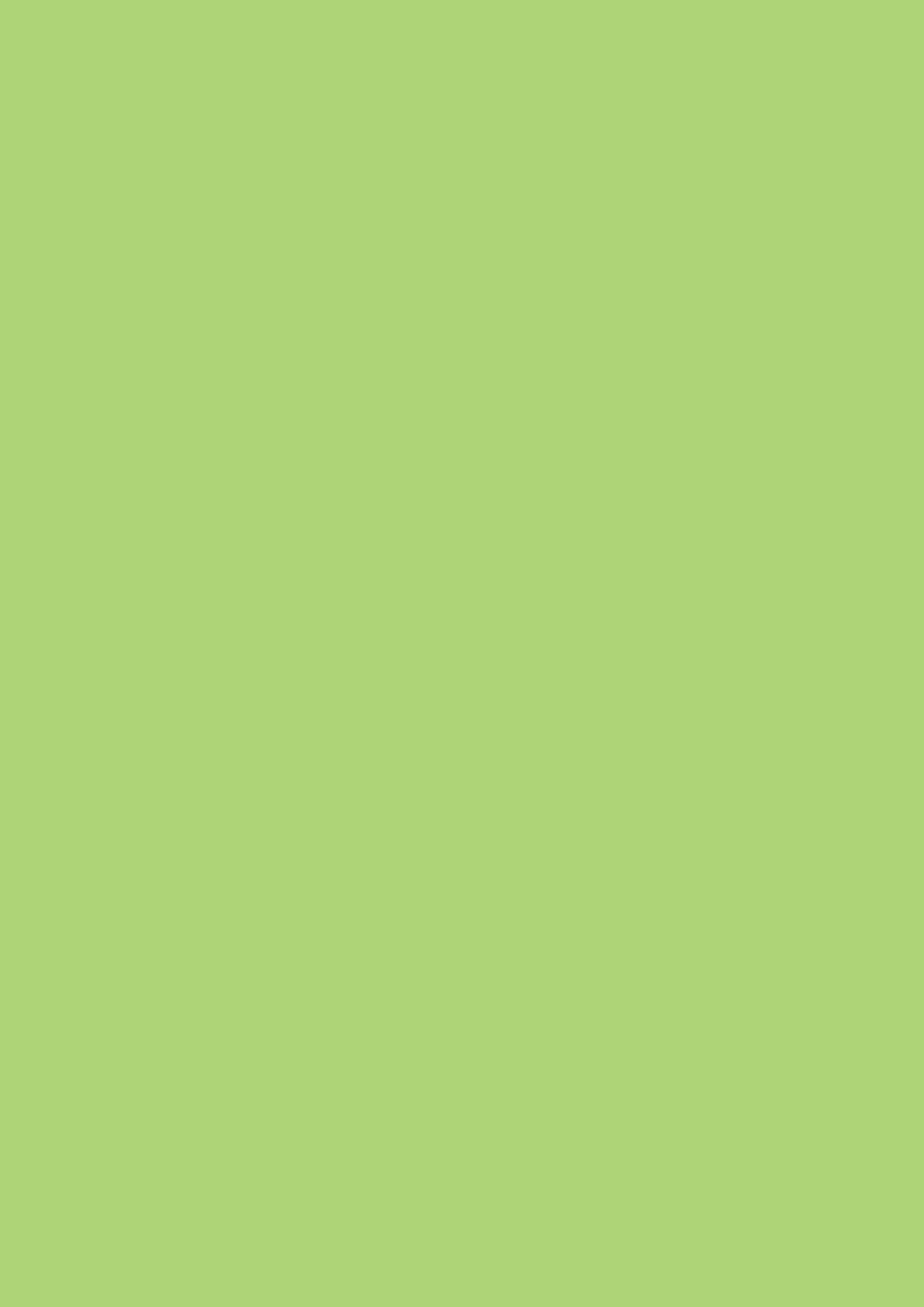## **Victoria's Citizens' Jury on Obesity**

## **Response from the Steering Group** *4 December 2015*

As part of the Leading Thinkers Initiative, VicHealth held a Citizens' Jury in October 2015 with the aim of engaging the community in discussion and debate about the issue of obesity. It was not a jury in the traditional sense; it was a non-legal process designed to empower everyday citizens to identify solutions and initiate change to stem the obesity epidemic. The Jury responded to the question:

#### **We have an obesity problem. How can we make it easier to eat better?**

100 Victorians engaged with facilitators and reviewed submissions online in the six week lead up and 78 participated in the 2 day face-to-face event. At the closing session, the Jury put forward 20 'asks' to increase the availability of healthy food, reduce the appeal of junk food and improve understanding around healthy eating.

The resulting report was delivered to a Steering Group, made up of food industry, research, government and not-for-profit representatives who responded to the Jurors' asks. In this document, we present the Steering Group statement and individual member responses to each ask. Please note that the Jury's asks and rationale are worded exactly as received. The asks have been numbered for ease of reference.

#### **Steering Group members**

*Australian Beverages Council (ABC); Australian Food and Grocery Council (AFGC); Australian Medical Association , Victoria (AMA); City of Melbourne; Centre for Physical Activity and Nutrition Research, Deakin University (CPAN); CHOICE; Coles; Foodbank Victoria; newDemocracy Foundation; Obesity Policy Coalition (OPC); Tennis Australia; Victorian Department of Premier and Cabinet (DPC), and the Victorian Health Promotion Foundation (VicHealth).*

#### **Steering Group statement**

The Steering Group acknowledges the level of preparation, discussion and consideration given by the Jurors, both via the online process, as well as the commitment the face-to-face deliberations.

Following the face-to-face Jury deliberations on 17 & 18 October 2015, the Steering Group met to formulate a response to the asks. Individual members commenced discussions within their own respective organisations to determine their response. The outcomes of the discussions are represented by commentary on the following pages. In many cases you will see individual member responses as well as collective responses when a consensus was reached.

#### **VicHealth statement**

VicHealth thanks the Jury members for their invaluable contribution. We encourage all Jury members, and everyone else reading this document, to continue to champion the fight against obesity in their local community and bring the Jury's asks to life. VicHealth will continue to use the report to work towards initiatives that address healthy eating and physical activity as outlined in our 10 year Action Agenda.

**Victoria's Citizens'** Jury on Obesity



Supported by **newDEMOCRACY**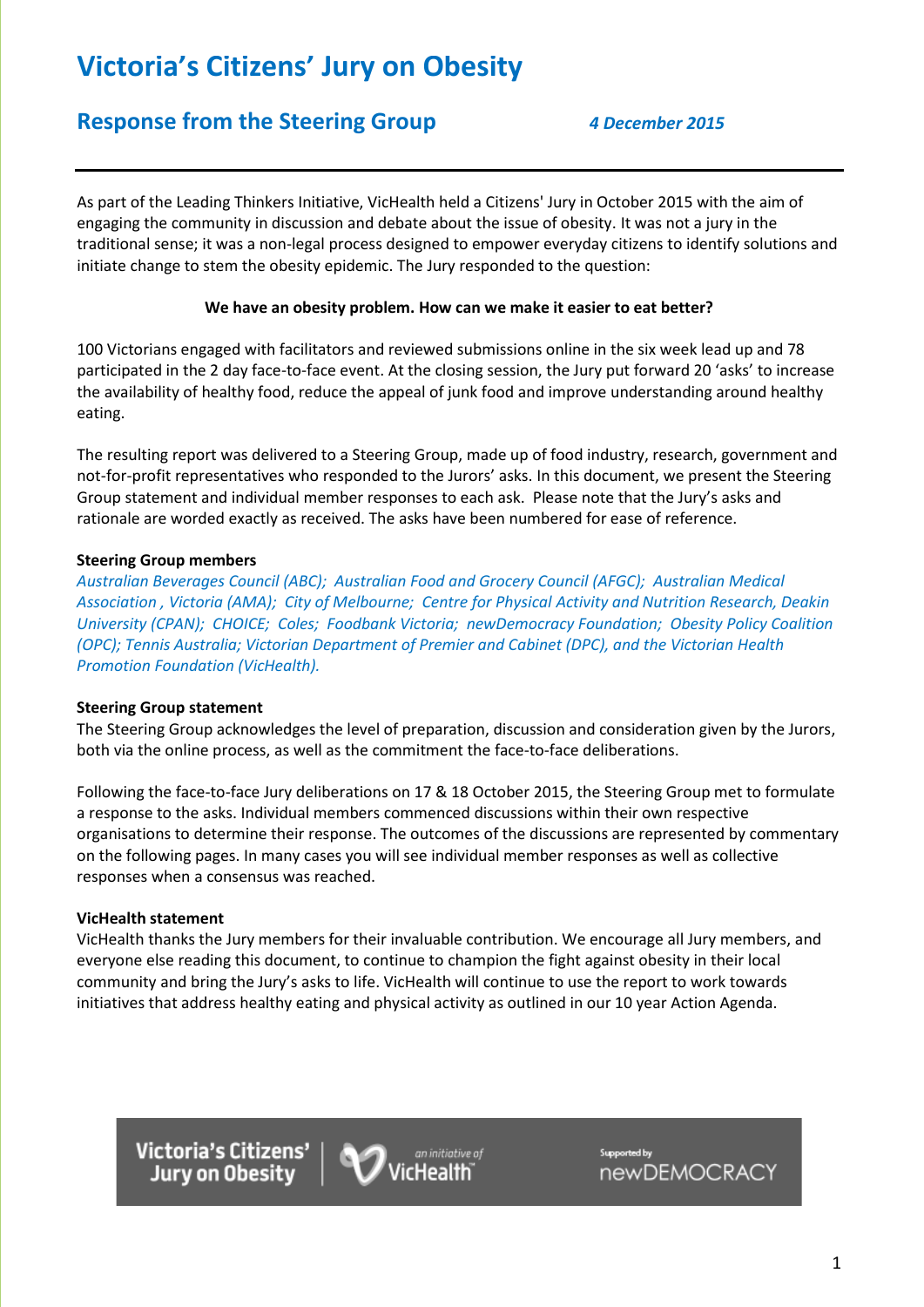#### **Ask 1.**

#### **Provide ongoing funding for community level programs that encourage healthy eating**

Rationale:

- There is evidence that programs delivered at the local level, and involving the whole community, have successful healthy weight and healthy eating outcomes.
- State Government will have primary funding responsibility. Other levels of Government (Federal and LGA) and industry should contribute to funding, implementing, and supporting the programs.
- Funding will be prioritised to programs supported by strong evidence, such as *Healthy Together Victoria, OPAL/EPODE,* and community garden programs. Build on existing programs, *don't "reinvent the wheel".*
- The programs need to be targeted to meet community needs, and implementation should initially focus on communities at high risk or with high levels of overweight/obesity. We want to see adoption of programs by every LGA.
- The programs must include monitoring and evaluation components to measure long term effectiveness, allow for improvement and encourage sustainability.

#### **Steering Group response:**

- 1. CPAN endorses a skills-based approach as part of a comprehensive package of initiatives that cover both the food environment/system, as well as individual behaviour change.
- 2. Foodbank Victoria has introduced 'Pop Up farmers markets' in low income public housing estates providing free fruit, vegetables, dairy and key staple pantry items. This program is designed to ensure financial impediments are removed from accessing healthy food for people on low incomes. A government-funded pilot of this program will be launched in April, 2016. The intention is to demonstrate state-wide scalability.
- 3. VicHealth trialled this approach in a Seed Challenge (2013) to support innovation in local fresh food production and distribution so that nutritious food is sustainable, available and affordable for all Victorians. The two winning ventures shared \$100,000 of capital investment. They also received 12 months of mentoring and additional support to enhance their business models.
	- Open Food Network is an online marketplace making it easier for farmers, consumers and independent food enterprises to connect, trade and manage their business, resulting in the consumer having easier access to affordable local food.
	- 3000acres has now facilitated the conversion of seven plots of underutilised land into productive community gardens, thereby taking food education to the streets.

#### **Ask 2.**

#### **Mandate healthy eating and cooking as part of the school curriculum from pre-school to year 10**

Rationale:

- It is better to educate children earlier. Children can influence parents.
- Children will benefit from learning where food originates.
- Evidence exists to suggest that school programs are effective.
- There is popular support for these changes.
- It is possible to integrate healthy food messages in other areas of the curriculum.

#### **Steering Group response:**

1. VicHealth will have initial discussions with the Department of Education along with partners, such as the Stephanie Alexander Garden Program and others to determine the most appropriate way forward.

#### **Other comments**

AFGC is supportive of the re-introduction of home economics into schools.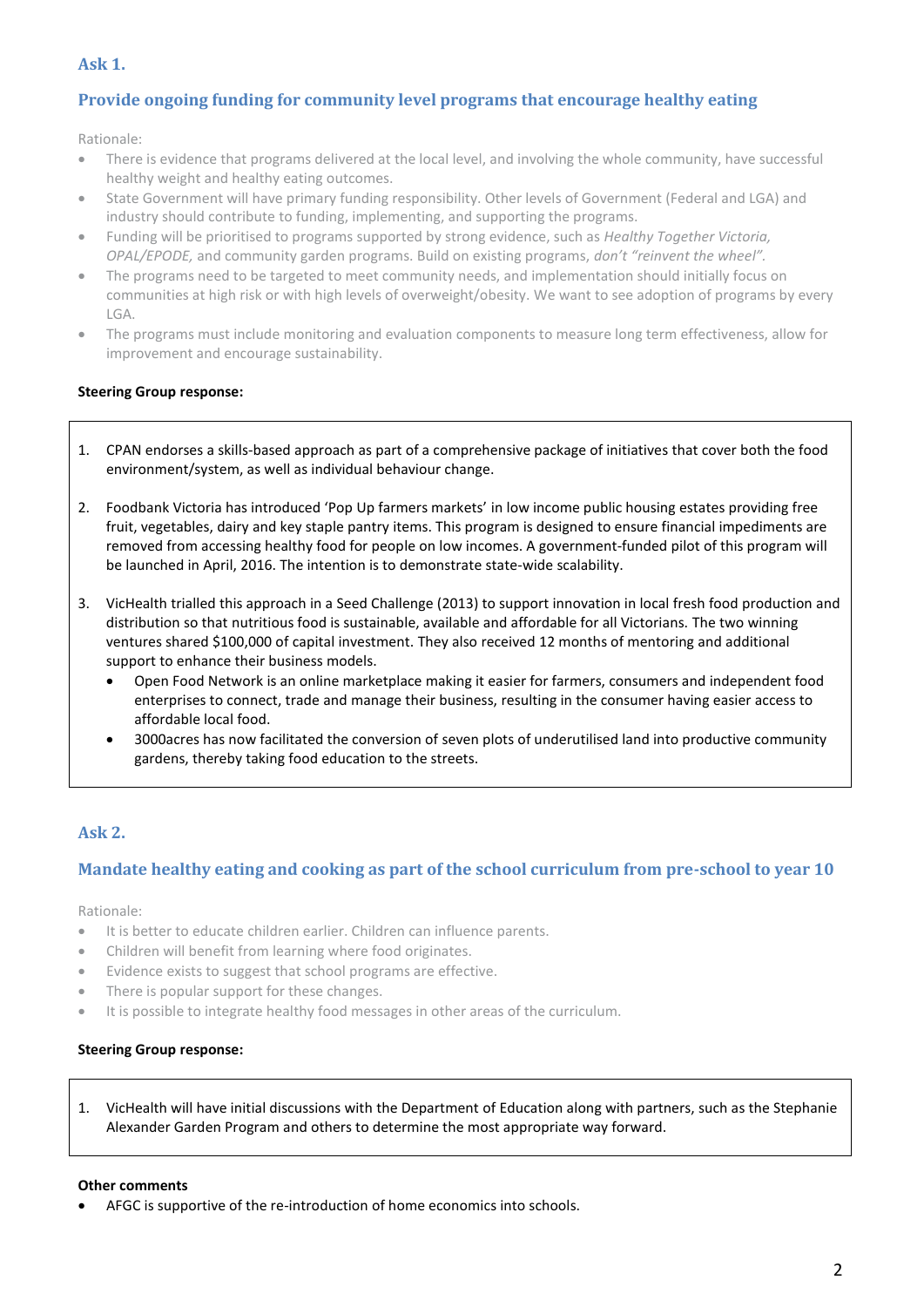#### **Ask 3.**

#### **Develop an ongoing "Life Be In It" or "Slip Slop Slap" style campaign for healthy eating across all types of media.**

**Rationale:**

- All inclusive campaign sending messages to all segments of society
- Snappy and shareable campaign that is recognisable easily
- A vehicle for teaching the 'how' not just the 'what'
- For example: Healthy Eating week in January (post Christmas) promoting No Junk Food for January, incorporating a week of Healthy Eating programming to run on all traditional media outlets (TV/Radio/digital/social media)
- Campaign will be politically neutral and non-judgmental community announcement that is to be run by commercial and non-commercial channels

#### **Steering Group response:**

- 1. VicHealth will look at media opportunities through our existing consumer campaigns to include healthy eating messages.
- 2. A Salt Reduction Strategic Partnership led by VicHealth commenced in May 2015. Its aim is to help reduce high salt intake by supporting policy and initiatives that ensure a healthier food supply. VicHealth will work with food industry partners to find solutions to lowering salt in foods and meals, and undertake research and monitoring to ensure progress towards the salt reduction targets set by the World Health Organization.

#### **Other comments**

- OPC noted the Victorian Government is funding the Live Lighter campaign, which operates across all media and supports community activation and engagement www.livelighter.com.au.
- The Steering Group acknowledged that there is information available from the CSIRO on public education and campaigns.
- It is understood that Coles is supportive of both ask 1 and 3 and see them as linked.

#### **Ask 4.**

#### **People on low incomes will have a discount on healthy food when they go to the shops**

Rationale:

- Evidence shows that when healthy foods are cheaper, people will buy them
- Lower socioeconomic households are a high risk group
- A concessions program targets people with lower incomes and aims to change shopping decisions and food choices
- Avoid stigmatising disadvantaged households when promoting the program

#### **Steering Group response:**

- 1. The OPC is supportive of the current exemption of fresh fruit and vegetables remaining. If the GST is extended to basic foods, then the OPC has recommended that the Federal Government give consideration to ameliorating the impact of this for disadvantaged groups.
- 2. CPAN strongly endorses this recommendation based on evidence of effectiveness and on the potential impact for reducing socioeconomic inequities in nutrition and related health outcomes.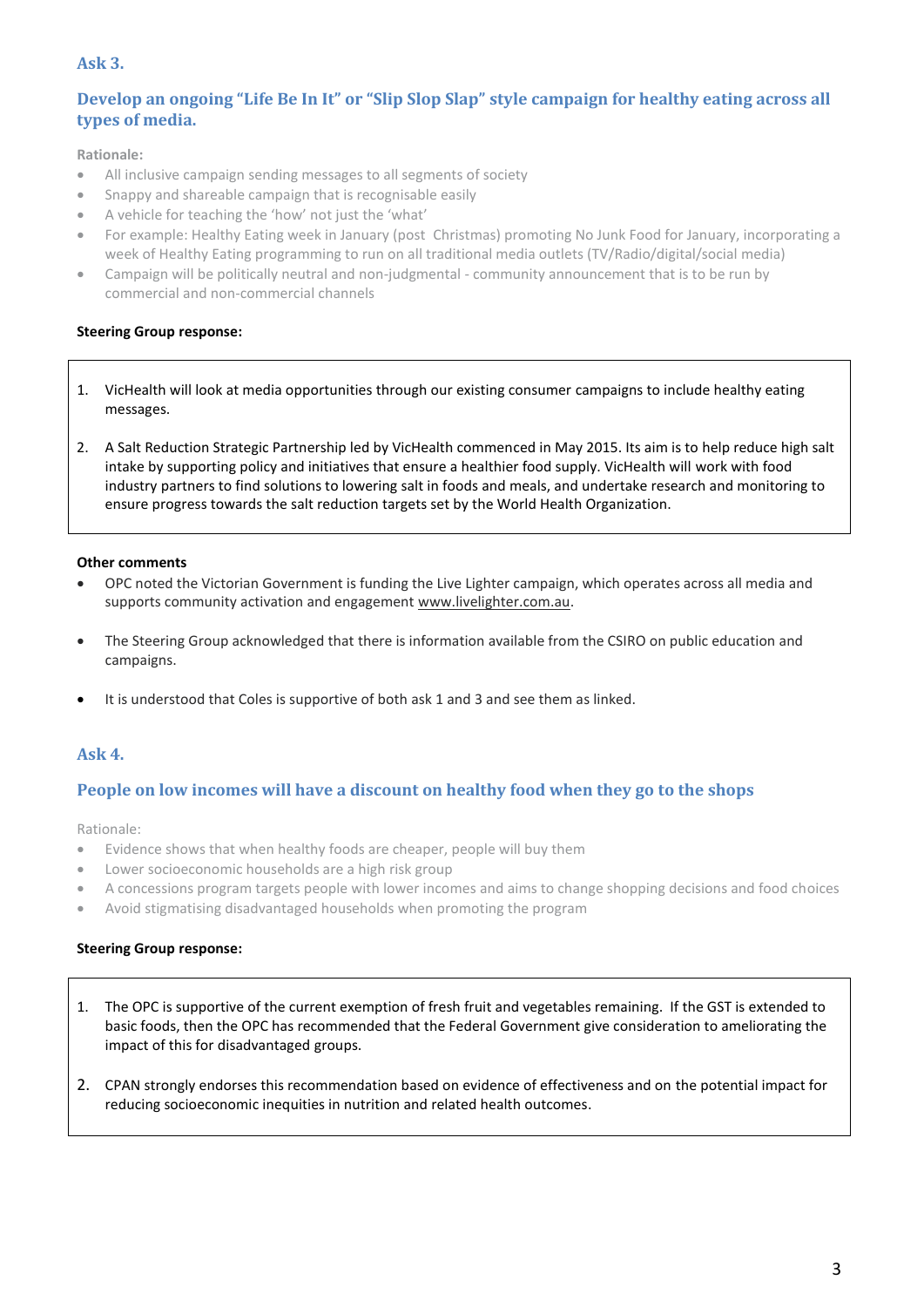#### **Other comments**

- Foodbank commented that the mechanism needs to be simple with a more targeted approach to locations, as well as learning from existing joint work between Foodbank, Coles and other supermarkets.
- AFGC suggested using price signals instead.
- Coles did not support this ask as their own in store trial findings suggested the behaviour change of buying healthy foods was not maintained once the financial incentive was removed.

#### **Ask 5.**

#### **A government-funded program to teach practical skills such as budgeting, shopping and cooking to at-risk groups.**

Rationale:

- At-risk groups include (but are not limited to): people with disability, CALD and low literacy, people who are overweight or obese and low income households
- Evidence shows that skills-based learning leads to behaviour change
- There is an overload of nutrition based learning and information this program creates everyday skills to make it easier for people to eat better.
- Equitable access to the program across the state is necessary

#### **Steering Group response:**

- 1. CPAN endorses a skills-based approach as part of a comprehensive package of initiatives that cover both the food environment/system, as well as individual behaviour change.
- 2. The City of Melbourne has previously engaged the Jamie Oliver Ministry of Food Mobile Kitchen in Victoria.

#### **Other comments**

 The Steering Group noted that the FOODcents Program (from Western Australia) exists in Victoria and is managed by the Department of Health and Human Services. The program is underway in the Baw Baw region run by the West Gippsland Healthcare Group.

#### **Ask 6.**

**Amend State planning regulations to improve access to fresh produce by:**

**a. - requiring the incorporation of edible, green spaces in new housing and community developments** 

#### **b. - protecting a proportion of fertile land for agricultural purposes as opposed to housing development, specifically in the 'green belt' surrounding the outer suburbs**

#### Rationale:

- Improving access to fresh produce makes it easier to eat better.
- Communities become better involved in growing their own produce, taking responsibility for their green spaces, and more appreciative of the food they produce. When people become more engaged with their local produce they are more likely to eat healthier.
- Community Gardens allow children to learn more about growing their own healthy food and produce. Children learn more about health and nutrition and are more likely to then eat healthy.
- The most fertile land in proximity to Melbourne is currently being developed into housing developments that prevent the production of food. If this land is lost, we will decrease access to healthy food. We therefore need to protect a proportion of this land for production of fresh produce.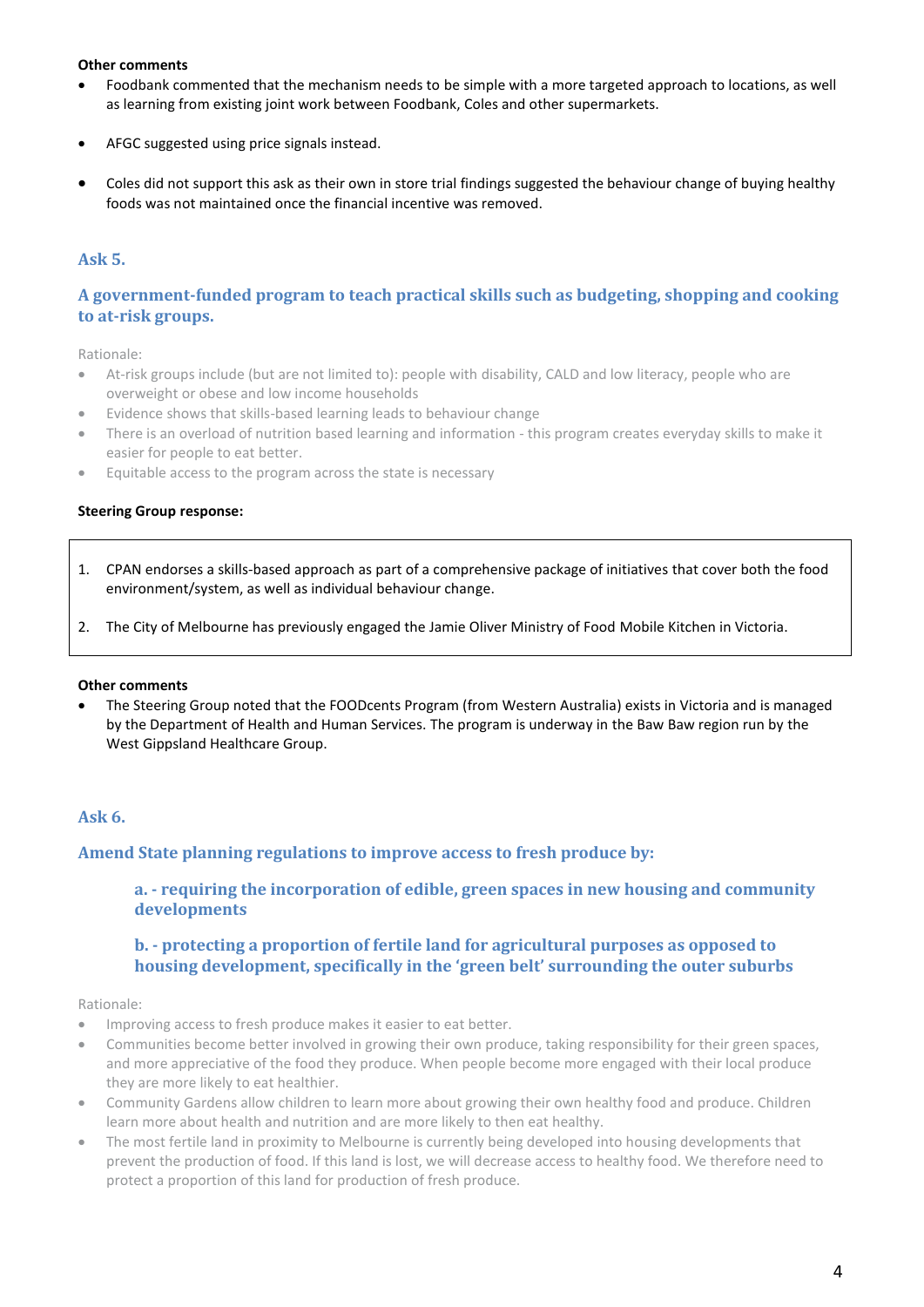- 1. VicHealth will discuss this matter with the Parliamentary Secretary for Health, the Hon Mary-Anne Thomas MP.
- 2. The City of Melbourne has a number of community gardens, some of which have a wait list for involvement. They also have a street gardens policy that includes food plants and vegetables.
- 3. VicHealth supports the Open Food Network, an innovative not-for-profit network that connects local farmers directly with customers and local distribution hubs, making it easy to buy and sell affordable, fresh food straight from the farm.

#### **Other comments**

- The Steering Group noted that:
	- (i) The Victorian Government is committed to refreshing 'Plan Melbourne', the plan for the city to 2050. A discussion paper has been developed and comments and submissions on the discussion paper can be made until 18 December 2015. There is a challenge in meeting the needs of all stakeholders in this discussion. See: www.planmelbourne.vic.gov.au.
	- (ii) Foodbank has a partner agency, FoodAid that meets the immediate needs of individuals and families to receive adequate daily nutrition. They provide food, emergency relief and support programs to people in need.

#### **Ask 7.**

#### **Make drinking fountains and taps freely available, accessible and visible at public events and places, parks and shopping centres.**

Rationale:

- Water is often replaced with unnecessary calories and contributes to obesity. Increased accessibility to water will reduce temptation to purchase unhealthy drinks.
- This should be rolled out in railway stations, food courts, recreation spaces, beach and commercial environments such as shopping centres

#### **Steering Group response:**

- 1. The City of Melbourne has a Heat Wave Strategy in place and is working with VicHealth to install more fountains and to promote them. There is a smart phone app called 'Choose Tap' which maps drinking fountain locations.
- 2. Tennis Australia is promoting water and water stations across their major events.
- 3. VicHealth is conducting trials to increase foot traffic to water fountains installed at Etihad Stadium. The fountains were installed as a joint partnership between Yarra Valley Water and VicHealth.

#### **Other comments**

 The Steering Group commented that Geelong Council has installed another three fountains in the city, and other councils are taking action in this area.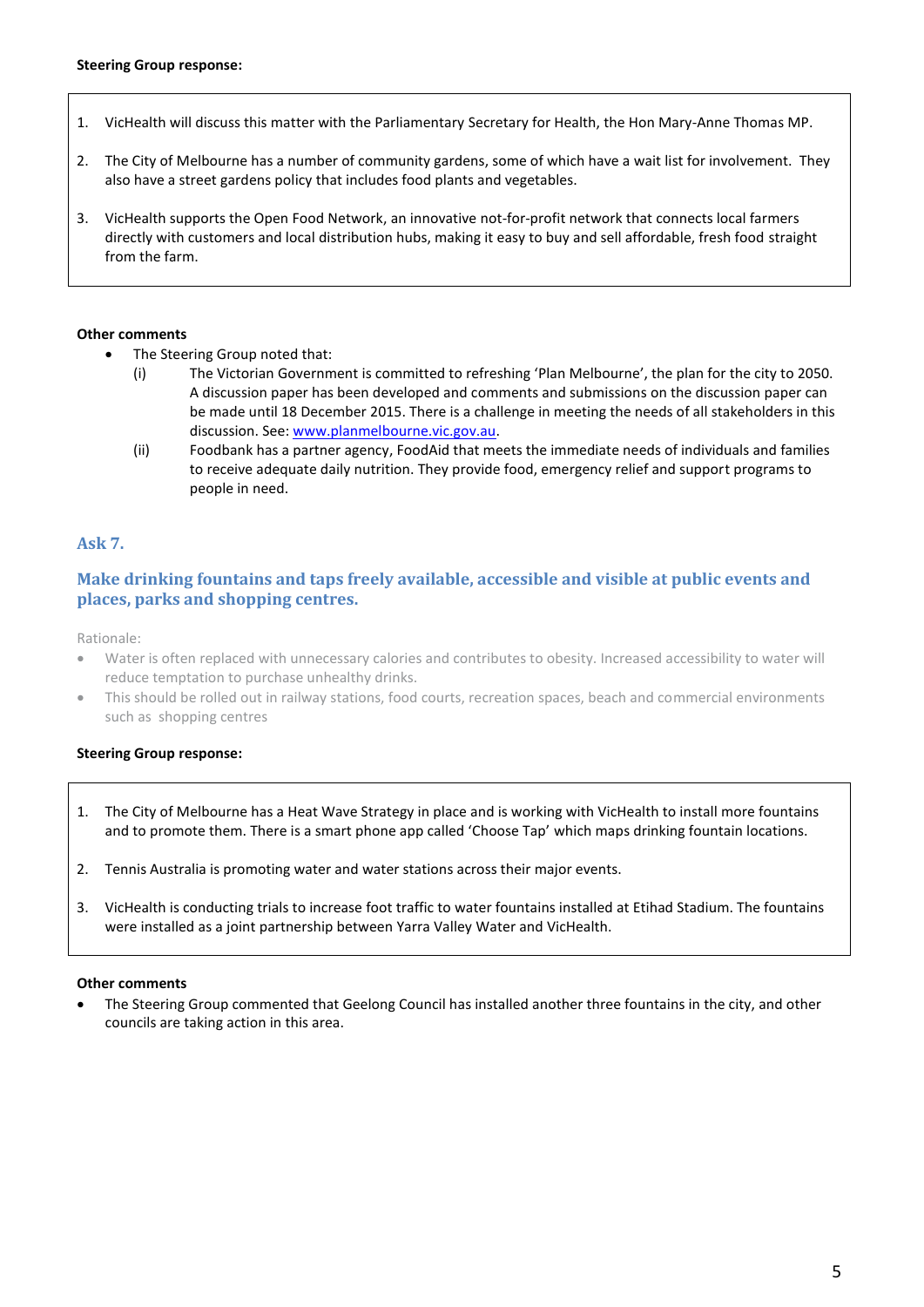#### **Ask 8.**

#### **Restrict visibility and accessibility of 'Red traffic light' drinks and foods at the point of sale (where you complete the sale).**

Rationale:

- The Alfred Health 'A Green Light for Healthy Consumption' program has demonstrated that removing unhealthy and high sugar drinks from visibility at the point of purchase in canteens has led to reduced consumption of these products, with minimal impact on profitability.
- This should be implemented in hospitals, schools and universities, in supermarkets, fast food outlets and cafe drink and food fridges.
- Point of sale = at the checkout.

#### **Steering Group response:**

- 1. VicHealth will be working with the City of Melbourne to restrict visibility and accessibility of 'red light' drinks and food at the point of sale as part of their existing Healthy and Nutritious Food Choices program.
- 2. OPC is supportive of labelling the kilojoules at point of sale in fast food chain outlets. This, together with an education campaign in NSW, has shown that people order fewer kilojoules when they have access to this information.
- 3. The City of Melbourne has trialled these restrictions at QV Melbourne as a part of their Green Light Eat Right Program.

#### **Other comments**

- The Steering Group noted the following initiatives in this area:
	- (i) The YMCA vending machine program aims to enhance healthy food options for members and users of the facilities it manages: http://www.ausleisure.com.au/news/ymca-pilots-healthy-choice-vendingmachines/.
	- (ii) The Lara Swimming Pool in Geelong has removed all 'red light' drinks from sale: http://heas.healthytogether.vic.gov.au/workplaces-and-hospitals/healthy-choices-case-studies/larapool-case-study
	- (iii) The Parents Voice is advocating for junk food free checkouts: www.parentsvoice.org.au.

#### **Ask 9.**

#### **Establish more healthy kitchens in schools, universities hospitals and large workplaces.**

Rationale:

- These kitchens will provide healthy meals for a reasonable cost-covering price, in a financially sustainable way.
- Currently there is serious limitations on what is available commercially.

#### **Steering Group response:**

1. The Steering Group noted the Victorian Government has developed the *Healthy choices: policy and catering guidelines for workplaces* to help workplaces practise a holistic approach to healthy eating.

#### **Other comments**

 AFGC noted we should use existing school canteen guidelines such as The National Healthy School Canteens Guidelines (NHSCG) developed by the Federal Department of Health and Ageing, although these guidelines are not mandatory for Victorian Government schools and agencies working with school food service providers.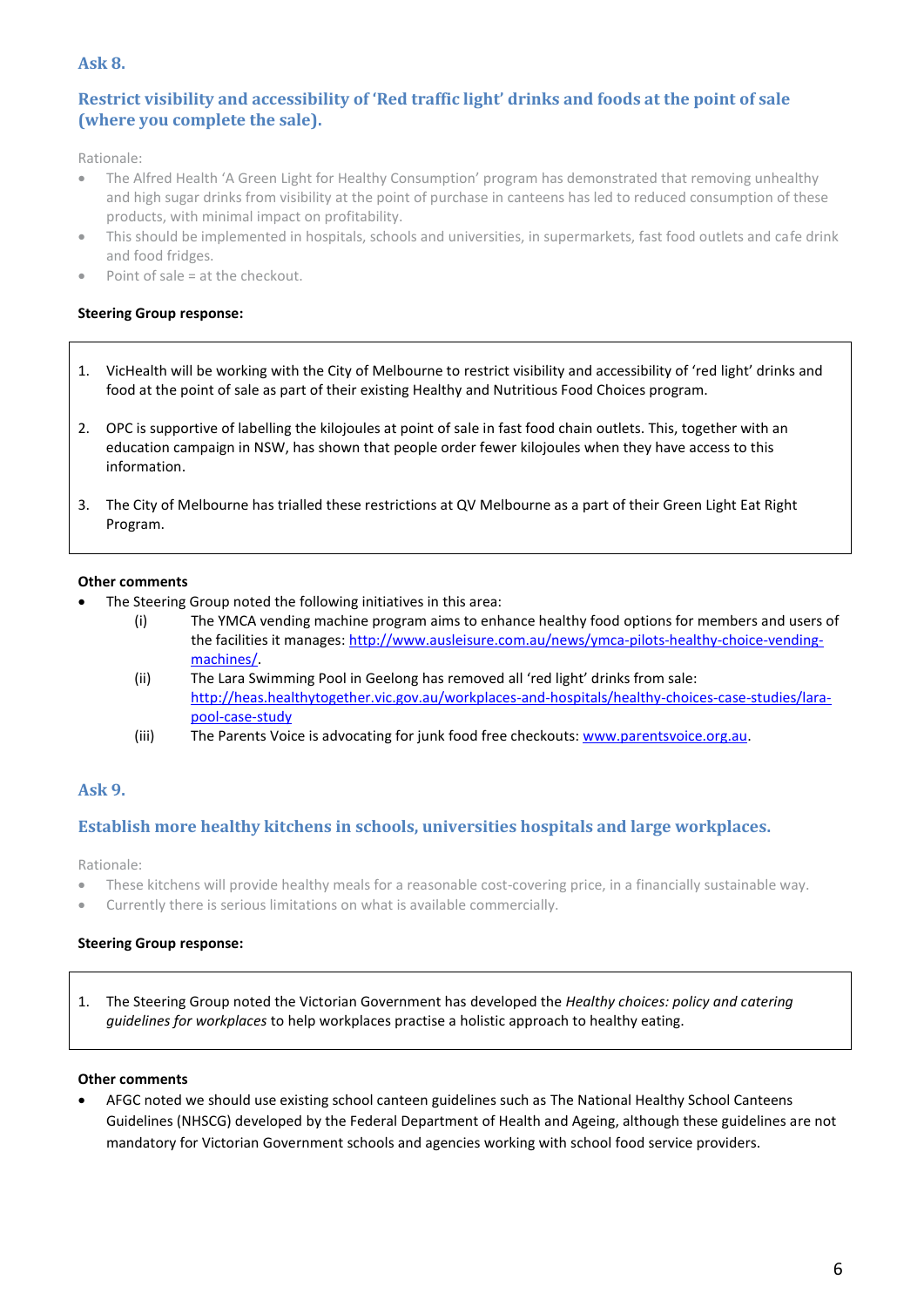- The Steering Group noted other activity in this area includes:
	- (i) The Heart Foundation is working with chefs and businesses on initiatives focussed on preparing healthier food options: https://heartfoundation.org.au/programs/plating-up-healthier-choices-inpubs-and-clubs.
	- (ii) The Victorian Government's Achievement Program helps schools to promote healthy eating and physical activity through meeting benchmarks.

#### **Ask 10.**

#### **Ban "junk food" and beverage marketing to children under the age of 16 years.**

Rationale:

- Ban junk food and beverage marketing in all current and future media formats, specifically aimed at children under 16 years of age.
- For remaining junk food and beverage marketing, equal media exposure for food education (eg. live lighter campaign) that matches junk food marketing. This is to be measured in terms of volume of advertising (eg. thirty seconds for thirty seconds, two page spread for two page spread, etc.)
- Prohibit junk food and beverage companies from sponsoring children's organisations, such as junior sporting clubs. Also prohibit sponsorship of sports at all levels.
- Implement harsher penalties if breaches occur.
- Start an innovative and engaging advertising/marketing campaign targeted at children and young people.
- Ban the inclusion of non-food incentives such as toys inside unhealthy foods

#### **Steering Group response:**

1. The OPC is advocating for policies to be adopted by all levels of government to protect children from unhealthy food marketing. The OPC has produced a document outlining how to define unhealthy food and how to address the different media channels used to target children. See: www.opc.org.au.

#### **Other comments**

- Not supported by AFGC and the Australian Beverages Council.
- The OPC noted that the Victorian State government:
	- (i) has power to regulate unhealthy food marketing in, on or through the following; children's institutions and activities (e.g. schools, kindergartens, childcare centres); children's sports (including sponsorship); public places; cinemas; the radio; retail outlets; competitions, premiums and give-aways; direct mail; and unsolicited flyers or pamphlets.
	- (ii) may have power to regulate unhealthy food marketing on free to air television, although potential constitutional barriers would need to be explored.
	- (iii) should be encouraged to work with other states and territories to advocate to the Commonwealth Government for a national approach where required, i.e. internet marketing, subscription television and possibly free-to-air television.

#### **Ask 11.**

#### **Provide only healthy food and drinks in Victorian schools.**

Rationale:

- Food preferences are learned early. Schools can play a vital role in establishing life-long healthy eating and lifestyle preferences.
- School Canteens and Other School Food Services Policy mandatory for all Victorian schools- including private, independent and religious schools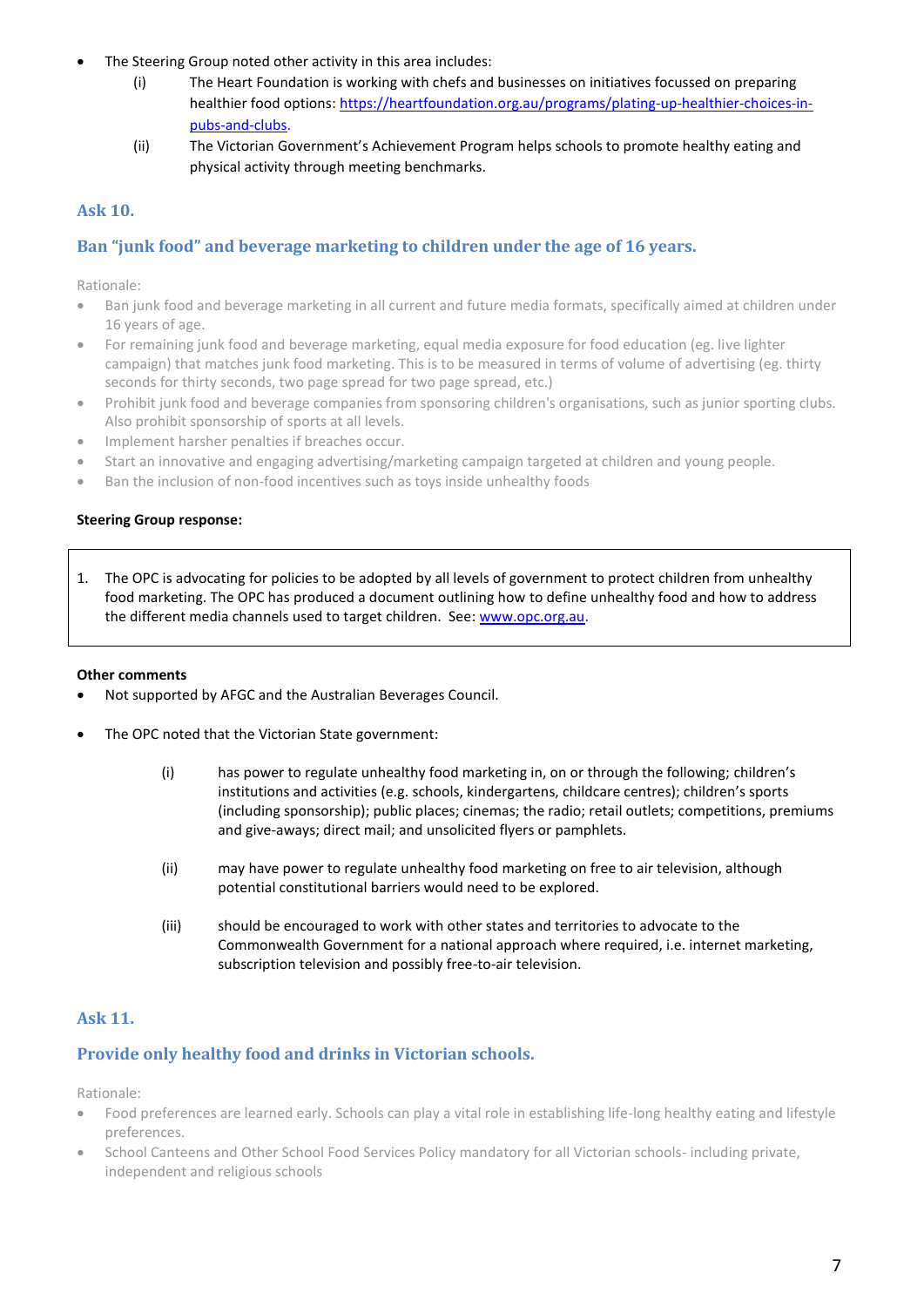- Support FoodBank's School Breakfast Program in food-disadvantaged schools
	- o Guarantee long-term funding and evaluation- 15+ years
	- o Extend the program to lunch and, secondary and more schools
- Funding for healthy food programs in schools to be added and incorporated into permanent and ongoing school funding

#### **Steering Group response:**

No direct response available at the time of writing.

#### **Other comments**

- The Steering Group noted:
	- (i) The Victorian Government's *Achievement Program* helps schools to promote healthy eating and physical activity through meeting benchmarks (www.achievementprogram.healthytogether.vic.gov.au/schools).
	- (ii) 'Amber light' foods are still allowed in Victorian school canteens although schools are encouraged to limit the availability of these foods.

#### **Ask 12.**

**Ask that the Victorian government prevent companies from locking farmers into unfair, restrictive contracts. Where a company does not require all the produce it has requested from a farmer the produce does not go to waste. Surplus must be made available for sale in the local/national area and other regions or to donate the surplus to charitable organisations, with farmer's controlling what is grown on their farm.**

Rationale:

- We want the right to purchase produce direct from local farmers
- We want changes to be made immediately
- We would like to see over production be donated into the charitable services rather than disposed of to best serve the local community.
- Small scale agriculture options must be introduced in existing and new communities
- We believe the farmers need to be protected with a minimum farm gate price
- We believe the overall health and wellness of the community will benefit from the natural effects of more edible resources.

#### **Steering Group response:**

1. Foodbank Victoria has launched the 'Farms to Families program'. This program is designed to ensure farmers receive payment for produce that has been rejected and ensures landfill of fresh produce is minimised.

#### **Other comments**

- The Steering Group noted that:
	- (i) The Australian Competition and Consumer Commission (ACCC) regulate the Food and Grocery Code of Conduct, which is a voluntary code prescribed under the *Competition and Consumer Act* 2010. https://www.accc.gov.au/business/industry-codes/food-and-grocery-code-of-conduct.
	- (ii) The ACCC is the responsible agency and not the Victorian Government.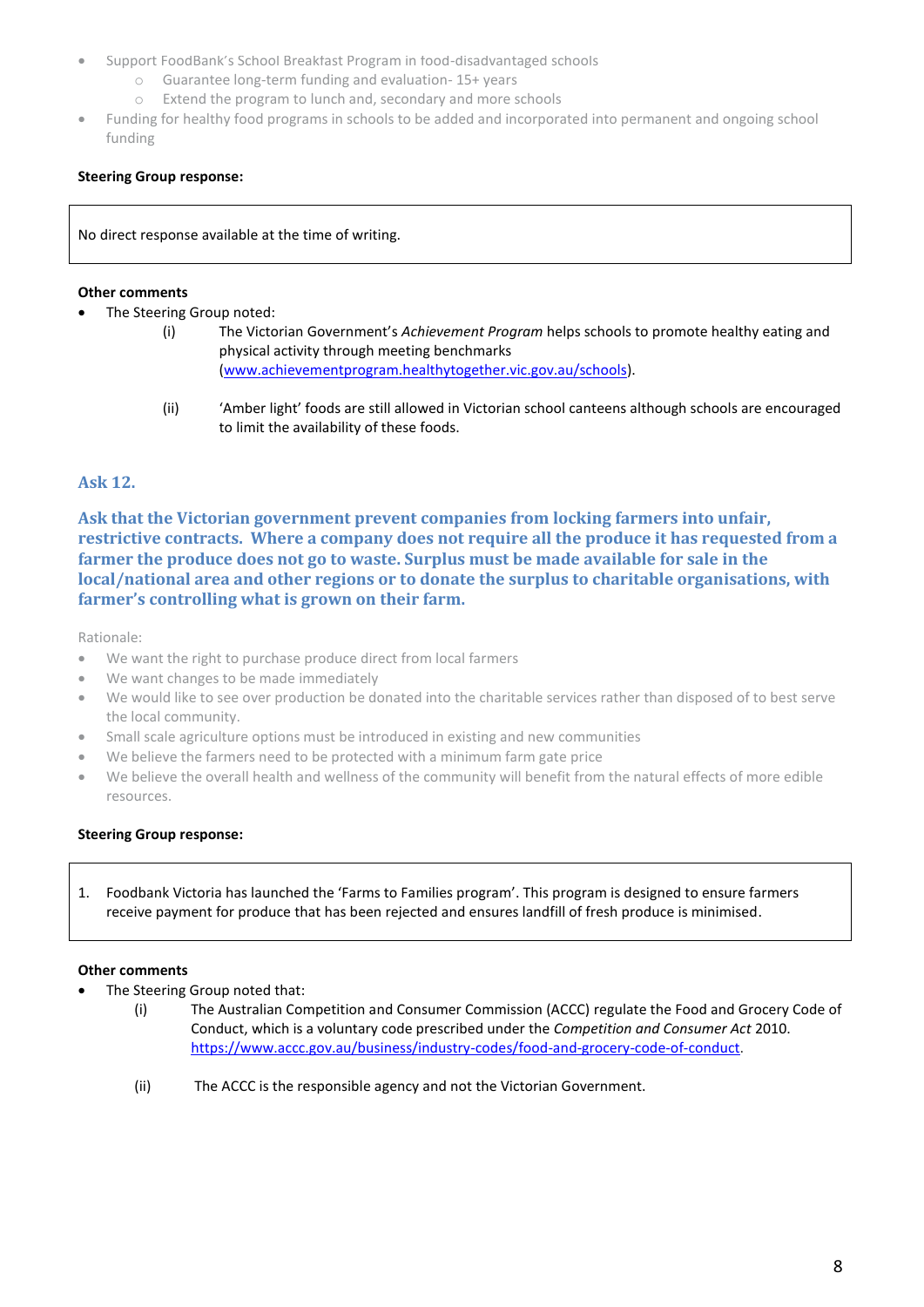#### **Ask 13.**

**Increase level of taxation by imposing an additional tax at point of purchase on sugar-sweetened beverages to raise prices and disincentivise consumption - Tax of at least 20%**

- a) **These additional taxes imposed on food and beverages must be earmarked (hypothecated) to fund new health promotion initiatives**
- b) **Ban use of discounts applied for bundling and multiple purchases designed to increase consumption of junk food and soft drink (i.e. discounting for bulk purchase)**
- c) **Regulate beverage sizes, imposing a maximum size that can be sold through restaurants and retail outlets (soft drinks and other calorie-dense beverages)**
- d) **Introduce legislation requiring all venues at all times serving food to offer at least one healthy meal option.**

#### **Steering Group response:**

1. The OPC is supportive of this policy and has put a submission to the Federal Government tax review recommending this with the addition inclusion that the funds raised may be used for obesity prevention activities.

#### **Other comments**

- There was general acknowledgement from the Steering Group that there is an opportunity to link into the Federal Government tax review.
- It was agreed there is an industry view that market forces will help to drive pack/beverage container size changes.
- A tax increase is not supported by the ABC. However they did comment on the voluntary reductions in beverage sizes being offered in the industry.

#### **Ask 14.**

#### **Government mandated health star labelling. No self regulation of labelling in the food and beverage industry.**

Rationale:

- Front of package labelling must be mandatory, under a single scheme, such as the health star system or the hybrid traffic light system (traffic lights on the table of nutritional information)
- Commit to an ongoing evaluation and refinement of the labelling system in influencing consumer purchase behaviours.
- All nutritional information be required to be publicly available in a central and universally accessible database.
- Any intake advice account for differences in age and gender.

#### **Steering Group response:**

- 1. The OPC supports a mandatory approach as this labelling would be most effective if its adoption was widespread.
- 2. Coles indicated their commitment to the roll out of the star rating on their branded products.
- 3. CHOICE is calling on major food manufacturers to roll out health stars on their food products. CHOICE stated: "We have congratulated the food manufacturers who have already implemented health stars. But there are six major food manufacturers who are yet to get on-board the new system. Consumers can call on these remaining food manufacturers by writing to them via our campaign: https://www.choice.com.au/consumeradvocacy/campaigns/health-star-ratings"

#### **Other comments**

 The Steering Group noted Woolworths have indicated their commitment to the roll out of the star rating on their branded products.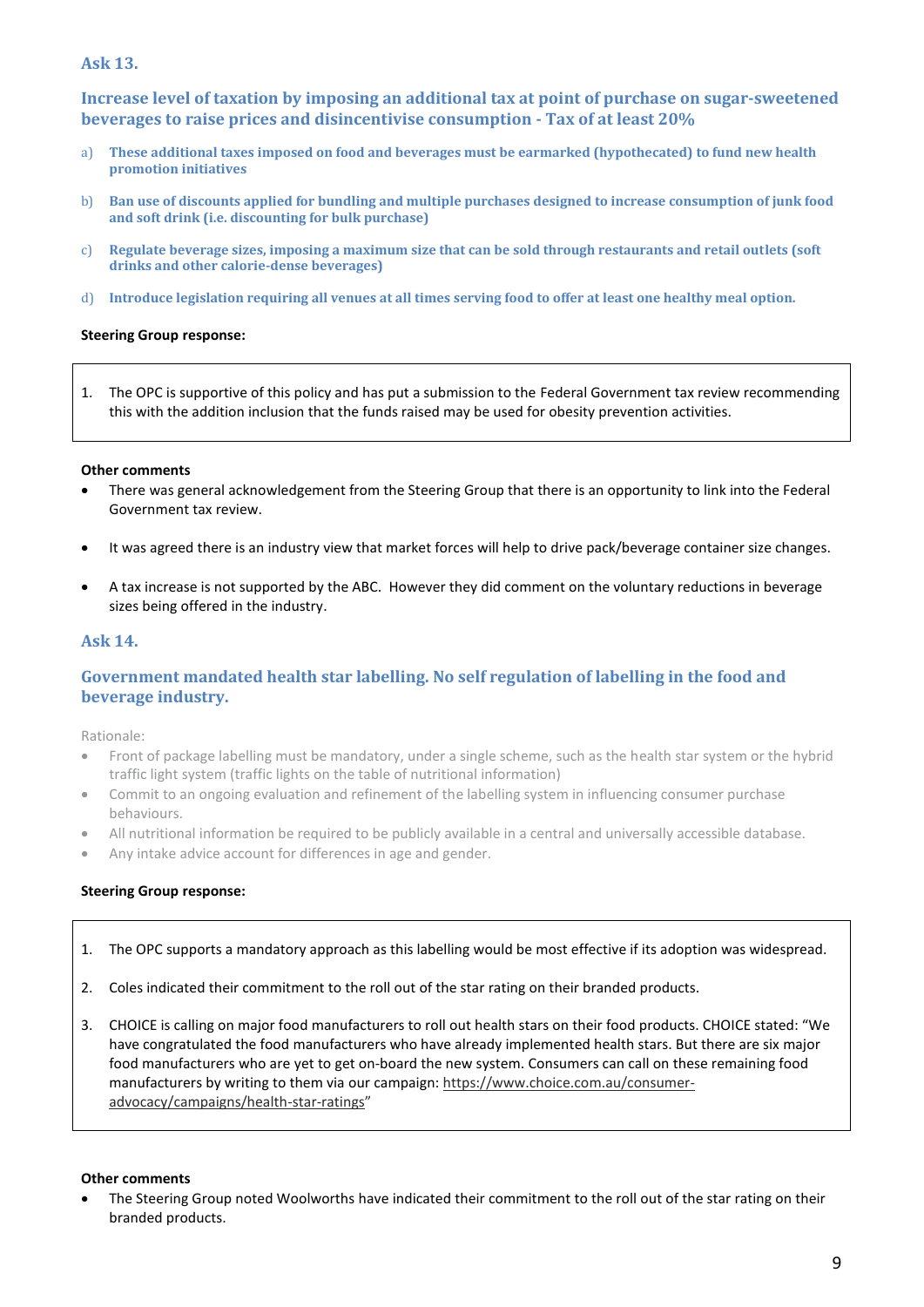#### **Ask 15.**

#### **Give local government the final say in deciding whether a fast food outlet is developed within their municipality.**

#### **Ask 16.**

#### **Exclusion zones of unhealthy fast food chains/franchises outlets around schools, sporting clubs, youth and community centres where children <18 years spend time.**

Rationale:

- To prevent the oversupply of unhealthy fast food outlet options
- To allow local government to tailor food outlet planning to their community's interests
- Reduce childhood exposure to fast food
- Preventing the dominance of unhealthy food options in local communities.

#### **Steering Group response:**

- 1. CPAN endorses these approaches based on collaborative work with local governments where this need has been expressed.
- 2. OPC supports amendments to the Planning and Environment Act and/or state level policy documents, such as the Victorian Planning Provisions, to give state and local governments a say in the placement of fast food outlets.

#### **Other comments**

 The Steering Group raised a suggestion that local councils could explore the feasibility of putting an overlay onto their planning regulations. Further assessment would be required to determine whether this would achieve the desired outcomes.

#### **Ask 17.**

#### **All projects that are implemented as a result of these asks to be monitored and evaluated to determine long term outcomes.**

Rationale:

- There must be dedicated funding enshrined in legislation for monitoring and evaluation.
- Evaluation should cover:

\*Reach \*sustainability \*cost effectiveness \*impact

Be funded for the requisite period to ensure success or otherwise.

#### **Steering Group response:**

- 1. In principle support from the Steering Group on this ask.
- 2. CPAN endorses this recommendation, which is critical in order to build the evidence base on effective approaches.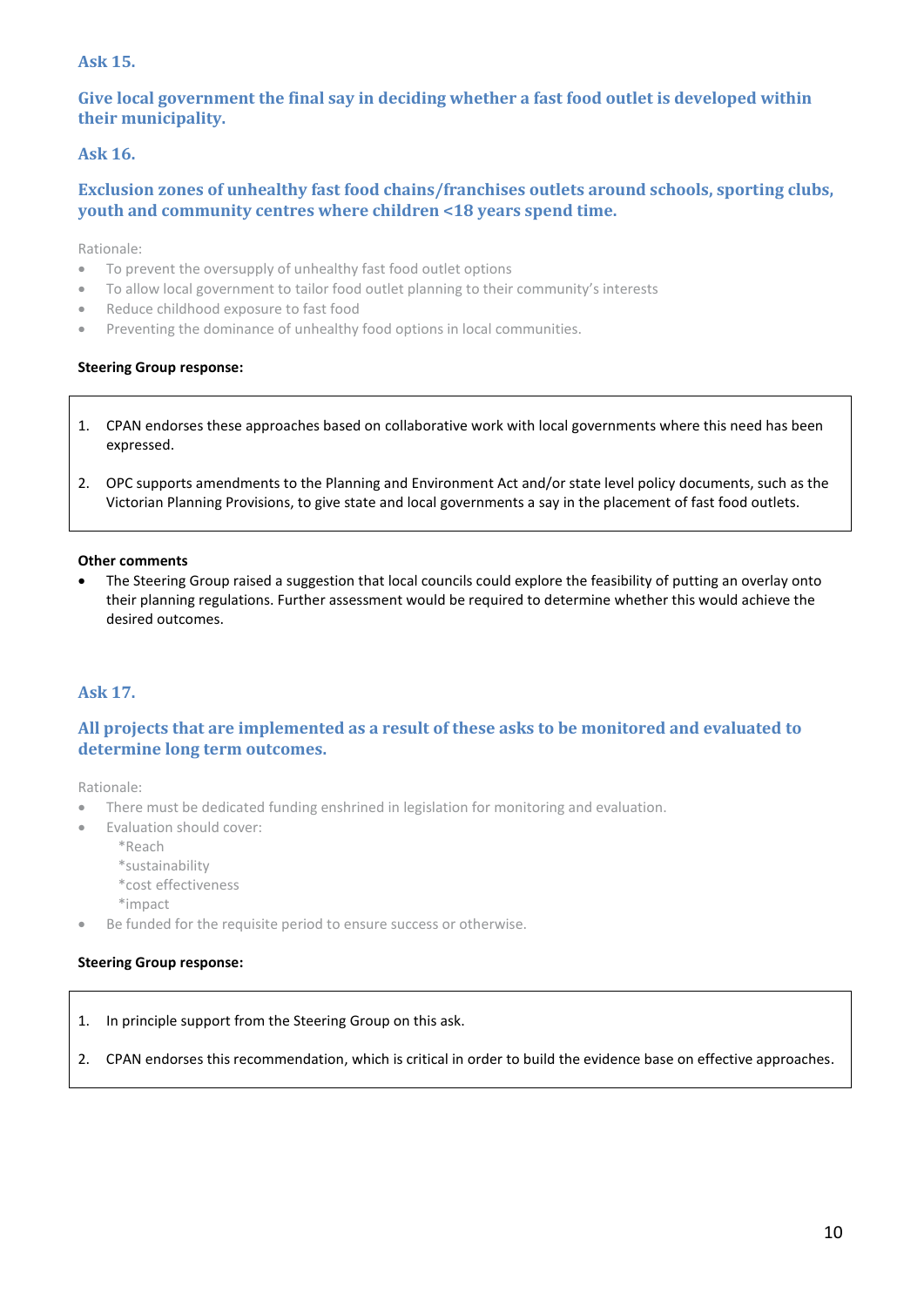#### **Ask 18.**

#### **Government funding for easy and regular access to health services which enable individuals to better their eating behaviour.**

Rationale:

- Expand subsidised access to experts including nutritionists, dieticians, psychologists and exercise physiologists (including at the preventive stage).
- Available to all people at any stage of life in all areas, especially rural.
- Allowing focus on prevention rather than treatment.

#### **Steering Group response:**

The Steering Group noted:

- (i) There is already existing Federal Government funding for subsidised access via Medicare.
- (ii) There is a role for health insurers in this area.

#### **Ask 19.**

#### **All donations to political parties, decision makers and regulatory organisations from food and beverage interest groups must be publically declared.**

Rationale:

- As our food choices are strongly influenced by regulatory bodies, their decisions must not be disproportionately influenced by interest groups.
- To ensure transparency and to avoid conflicts of interest.
- Declarations must be published within 60 days of receipt and readily available to the public.
- Both monetary and non-monetary donations of greater than \$1,000 must be included.
- Political parties to declare this to the AEC (Australian Electoral Commission)

#### **Steering Group response:**

The Steering Group understand this is the role of the Australian Electoral Commission (AEC).

#### **Other comments**

• The AEC threshold for gifts and donations was changed to \$10,000 in 2005 and is indexed. Currently it is \$13,000.<sup>1</sup> Donors are required to declare only their donations. Political Parties and Associated Entities must report all donations and give all receipts above the threshold to the AEC.

#### **Ask 20.**

#### **Limit the ability of food and beverage producers to market unhealthy products by advertising a healthy component of an unhealthy product**

Rationale:

- Currently food and beverage producers have too much flexibility to circumvent existing guidelines and regulations by highlighting specific healthy ingredients without the entire product being healthy.
- This 'ask' is to be informed by and reflect understanding within the current regulations and guidelines.

 <sup>1</sup> Australian Electoral Commission *Disclosure Threshold.* Updated, 16 June 2015. Retrieved, 30 November 2015. http://www.aec.gov.au/Parties\_and\_Representatives/public\_funding/threshold.htm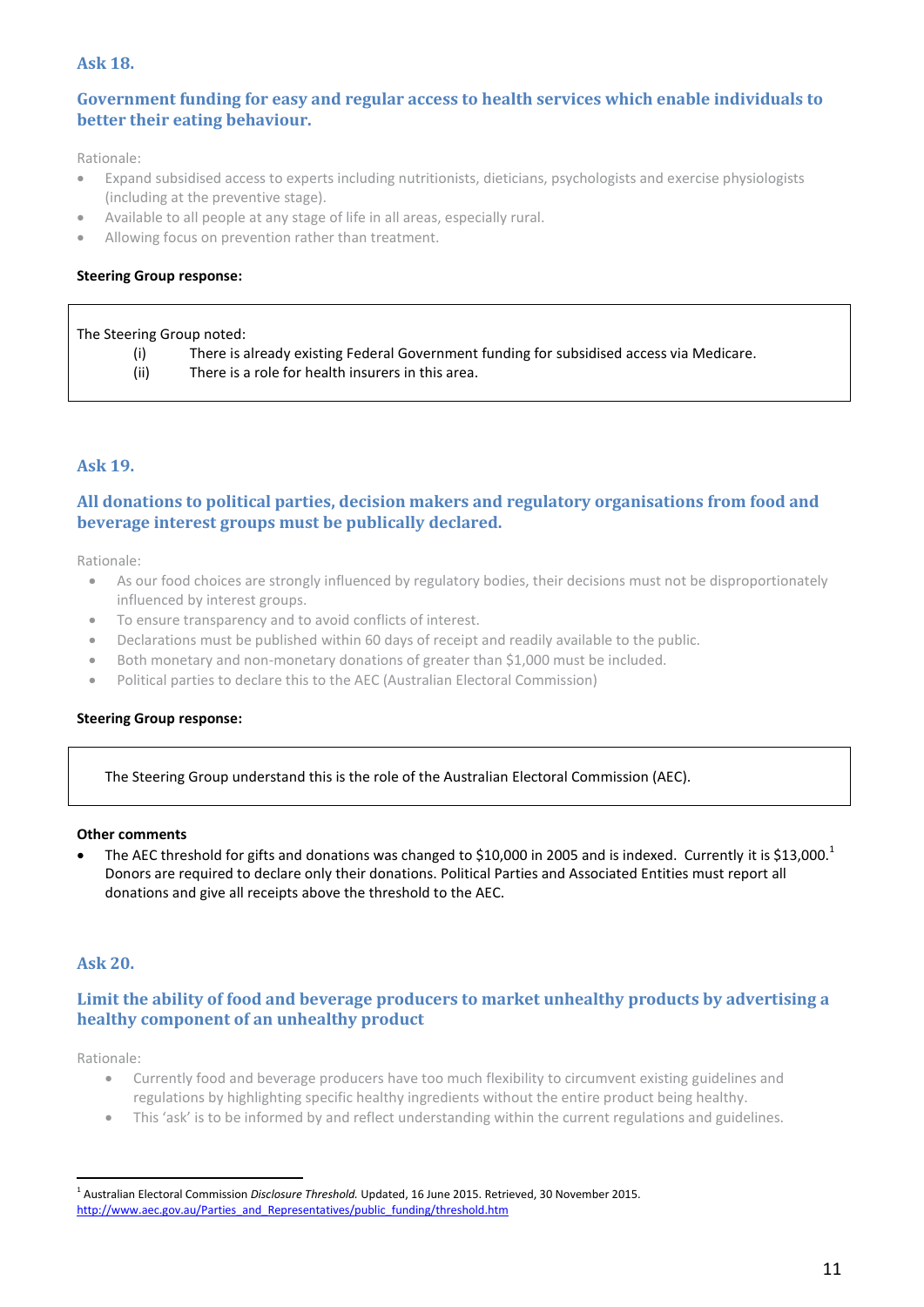- Current regulations and guidelines are too vague and ambiguous without any enforcement. This must change.
- Current guidelines still enable food & beverage producers to market unhealthy products by misleading consumers by advertising a healthy component, not a healthy product.
- Marketing Guidelines should encourage manufactures to produce health food.
- We have bought age in as a factor because children live in the same world as adults.
- Fresh produce and unprocessed foods need to be exempt
- People need food, so we are simply helping informing decisions

#### **Steering Group response:**

- 1. OPC would like to see the use of fruit and vegetable claims, and nutrient content claims restricted on foods that are profiled as unhealthy overall. Currently foods that meet these criteria are not able to carry any health claims, this should be expanded to these other claims.
- 2. CHOICE stated that it "is always on the look-out for 'health halos' on food products. In May this year, we found a number of food products advertising themselves as healthy but performing poorly in the health star rating system: https://www.choice.com.au/food-and-drink/nutrition/food-labelling/articles/health-claim-halos".
- 3. CHOICE is also campaigning for the removal of self-made school canteen certification logos. These logos predominantly appear on discretionary foods such as Paddle Pops and Shapes and reference the school canteen guidelines. CHOICE surveyed consumers and found that consumers believe products with these logos are a healthier option. They also thought the logos were audited and/or regulated by the government. Consumers can call on food manufacturers to remove these logos from their products via CHOICE's campaign page: choice.com.au/dodgylogos.

General comment: The AMA representative has presented to the AMA Board about the Citizens' Jury on Obesity report. AMA is broadly supportive of the asks particularly those in line with their submission and they will continue to encourage meaningful action to help prevent overweight and obesity.